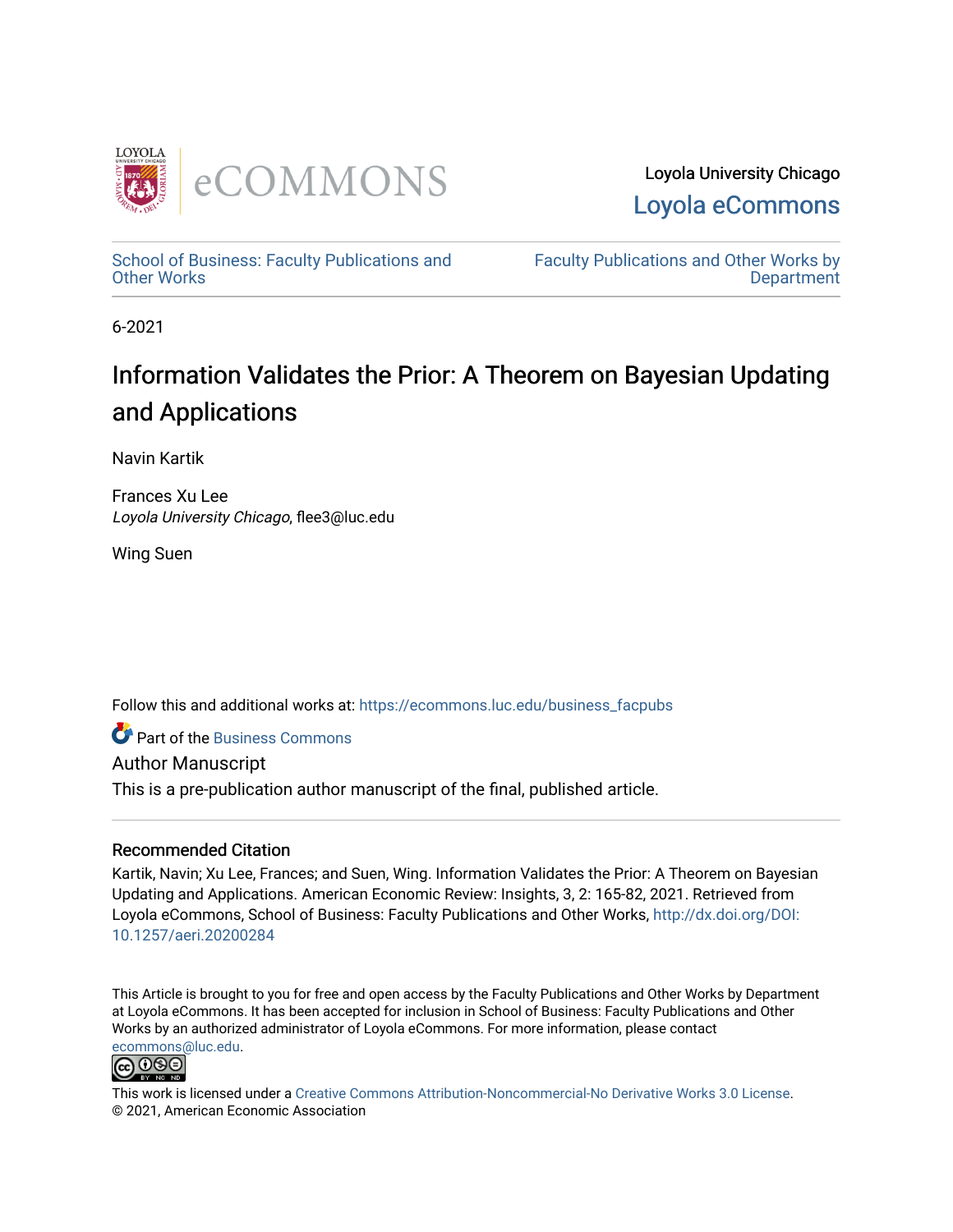# Information Validates the Prior: A Theorem on Bayesian Updating and Applications[†](#page-1-0)

*By* Navin Kartik, Frances Xu Lee, and Wing Sue[n\\*](#page-1-1)

*We develop a result on expected posteriors for Bayesians with heterogenous priors, dubbed information validates the prior (IVP). Under familiar ordering requirements*, *Anne expects a* (*Blackwell*) *more informative experiment to bring Bob's posterior mean closer to Anne's prior mean. We apply the result in two contexts of games of asymmetric information: voluntary testing or certification, and costly signaling or falsification. IVP can be used to determine how an agent's behavior responds to additional exogenous or endogenous information. We discuss economic implications.* (*JEL* C11, D82, D84)

Bayesian agents revise their beliefs upon receiving new information. From an ex ante point of view, however, one cannot expect information to systematically alter one's beliefs in any particular direction. More precisely, a fundamental property of Bayesian updating is that beliefs are a martingale: an agent's expectation of his posterior belief is equal to his prior belief. But what about an agent's expectation of *another* agent's posterior belief when their current beliefs differ? Relatedly, should agents expect new information to systematically affect their disagreement, and if so, how? These questions are not only of intrinsic interest, but tackling them is useful for economics with asymmetric information.

*Information Validates the Prior*.—In Section I, we develop the following general result. Let  $\Omega \subset \mathbb{R}$  be possible states. Bayesians Anne (*A*) and Bob (*B*) have mutually known but different priors over  $\Omega$ , with means  $m_A$  and  $m_B$ . A signal *s* will be drawn from a known information structure or experiment  $\mathcal{E}$ . Let  $m_B^s$  denote Bob's posterior mean after observing the signal. Let  $E_A^{\mathcal{E}}[m_B^s]$  be Anne's ex ante expectation of Bob's posterior mean under experiment  $\mathcal{E}$ .

<span id="page-1-0"></span>disclosure statement(s).

<span id="page-1-1"></span><sup>\*</sup>Kartik: Department of Economics, Columbia University (email: [nkartik@columbia.edu](mailto:nkartik@columbia.edu)); Lee: Quinlan School of Business, Loyola University Chicago (email: [francesxu312@gmail.com](mailto:francesxu312@gmail.com)); Suen: Faculty of Business and Economics, The University of Hong Kong (email: [wsuen@econ.hku.hk](mailto:wsuen@econ.hku.hk)). Larry Samuelson was coeditor for this article. A previous version of this paper was titled "A Theorem on Bayesian Updating and Applications to Communication Games." We thank Nageeb Ali, Ilan Guttman, Rick Harbaugh, Keri Hu, Alessandro Lizzeri, Steve Matthews, Paula Onuchic, Ariel Pakes, Andrea Prat, Mike Riordan, Satoru Takahashi, Jianrong Tian, Enrico Zanardo, Jidong Zhou, and various seminar and conference audiences for comments. We have benefited from thoughtful suggestions made by the editor and three referees. Sarba Raj Bartaula, Bruno Furtado, Dilip Ravindran, and Teck Yong Tan provided excellent research assistance. Kartik gratefully acknowledges financial support from the NSF (Grant SES-1459877). †Go to <https://doi.org/10.1257/aeri.20200284> to visit the article page for additional materials and author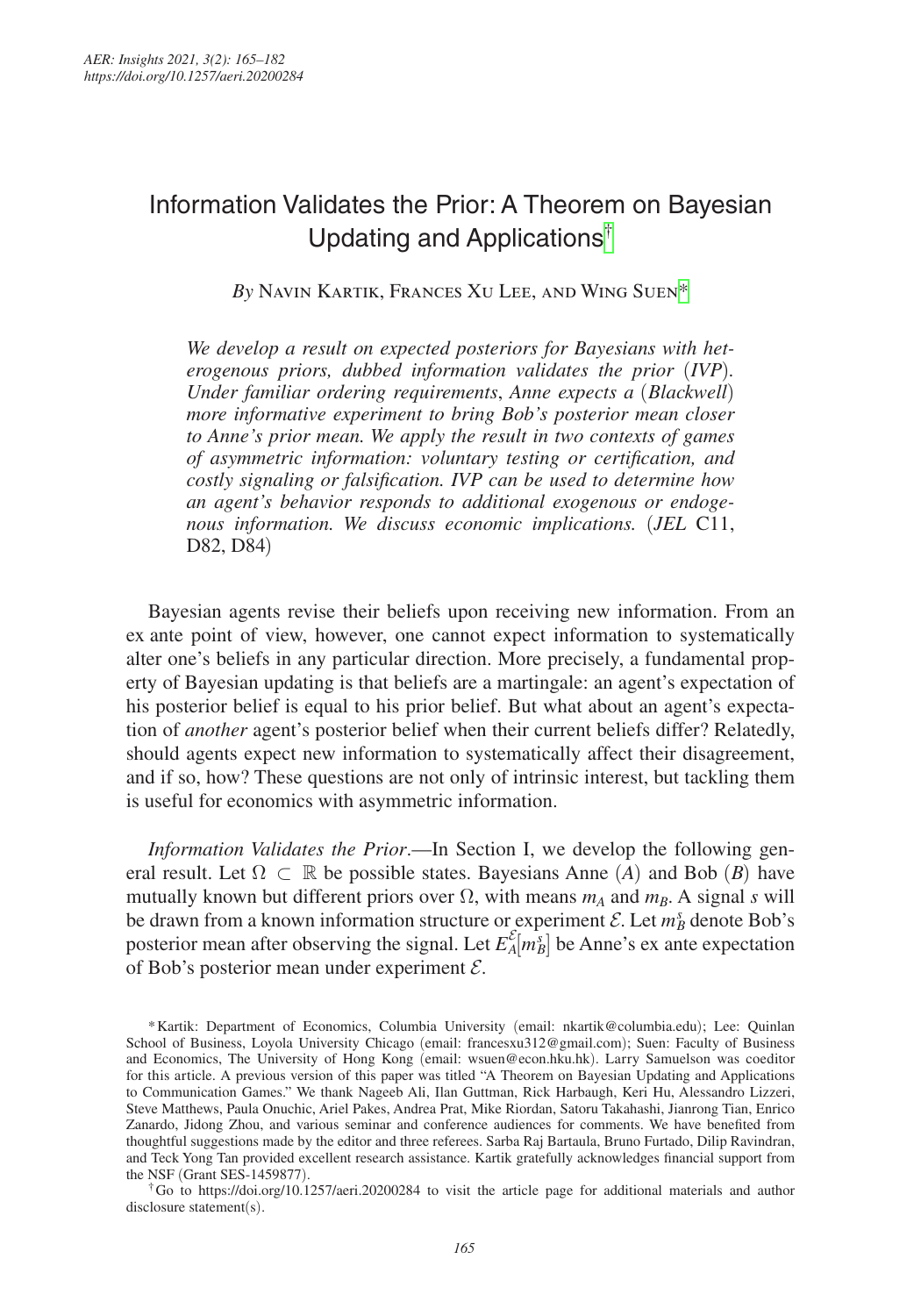Consider two experiments  $\mathcal E$  and  $\tilde{\mathcal E}$ , with  $\mathcal E$  more informative than  $\tilde{\mathcal E}$  in the sense Ï. of Blackwell (1951, 1953). Theorem 1 establishes that under familiar ordering requirements, $<sup>1</sup>$ </sup>

$$
(1) \t\t m_A \leq (\geq) m_B \Rightarrow E_A^{\mathcal{E}}[m_B^s] \leq (\geq) E_A^{\tilde{\mathcal{E}}}[m_B^{\tilde{s}}].
$$

In words, if Anne has a lower (respectively, higher) prior mean than Bob, then Anne predicts that a more informative experiment will, on average, reduce (respectively, raise) Bob's posterior mean by a larger amount than a less informative experiment. Put differently, Anne expects more information to further validate her prior in the sense of bringing Bob's posterior mean closer to her prior mean. Of course, Bob expects just the reverse. We refer to the result as "information validates the prior," IVP hereafter.

IVP has an implication about expected disagreement. A particular signal can lead to larger posterior disagreement than prior disagreement. Nevertheless, IVP implies (Corollary 1) that when beliefs' disagreement is quantified by the difference in means, both Anne and Bob predict that a more informative experiment will, on average, reduce their posterior disagreement by more. At the extreme, both predict zero posterior disagreement under a fully informative experiment—even though each one's expectation of the other's posterior mean may be very different.

*Applications*.—IVP is a statistical result, which we believe is of intrinsic interest. Our paper shows why it is also instrumentally useful in games of asymmetric information. After all, even in common-prior environments, private information can endow Anne, an informed agent, with a different belief about a fundamental than Bob, an uninformed agent. In equilibrium, Anne anticipates how her actions will affect Bob's belief. Anne's strategic incentives may depend on how she expects new information to affect Bob, for which IVP is a useful tool. The new information can be exogenous or endogenous, for example, owing to the behavior of still other agents.

We develop these points in two contexts.

*Voluntary Testing*.—Section II studies voluntary testing or certification. An agent has some private information about his true ability or product quality. He can choose to undertake a costly test that provides an independent public signal of quality. Gross of the testing cost, the agent's payoff is the market's posterior expectation of his quality.

Proposition 1 establishes that under familiar informational assumptions, the more (Blackwell) informative the test, the less the agent will choose to get tested. The logic we elucidate, using IVP, is that because of pooling, the marginal type who takes the test expects more informative tests to reduce the benefit of getting tested.

Proposition 1 offers economic insights. When market information is of concern, a trade-off must be resolved between more informative tests and participation (cf. Harbaugh and Rasmusen 2018). But in settings where information only affects

<span id="page-2-0"></span><sup>&</sup>lt;sup>1</sup>The priors must be likelihood-ratio ordered, and experiments must satisfy the monotone likelihood-ratio property (MLRP). These assumptions are unrestrictive if the state is binary.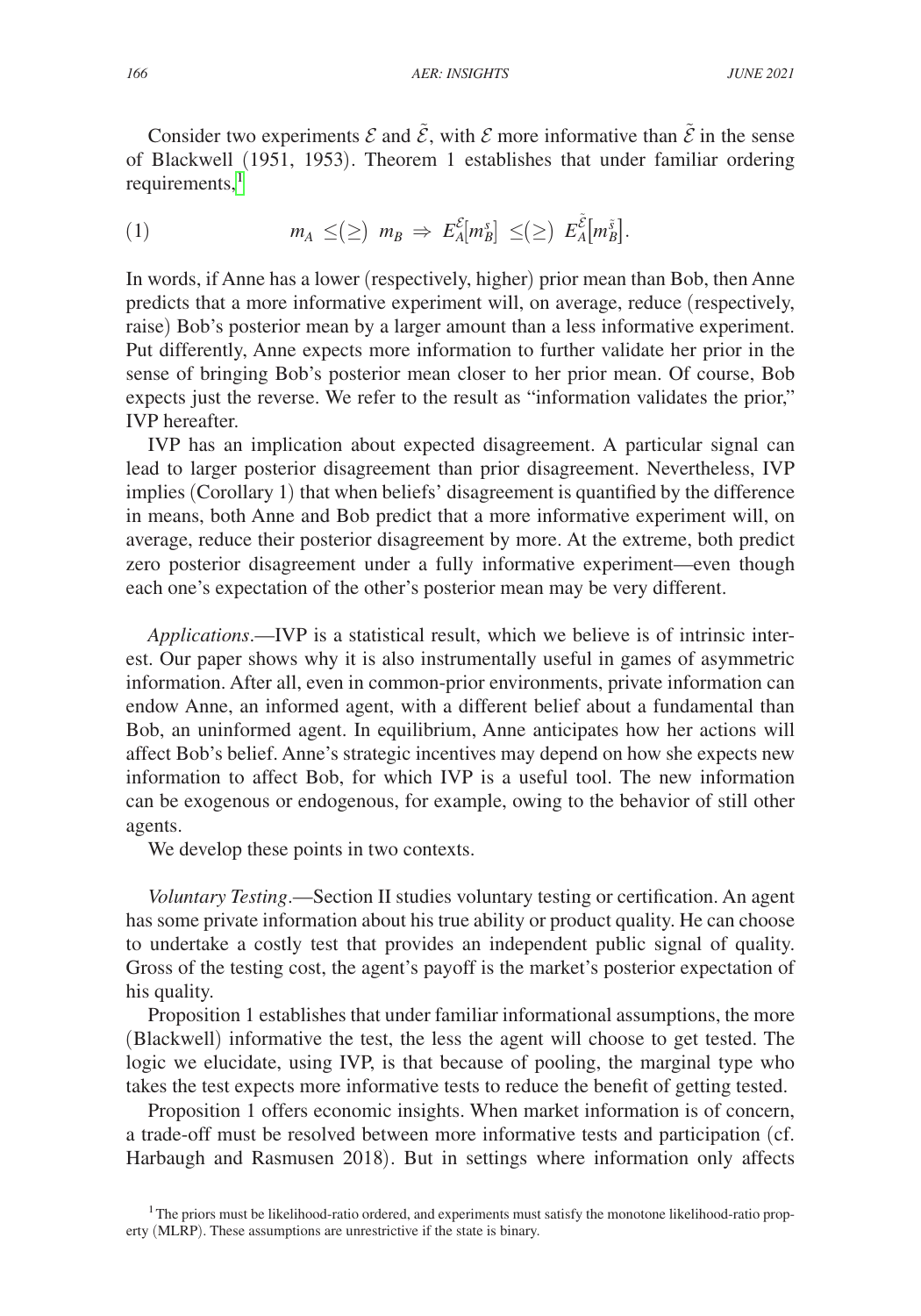surplus division, ex ante efficiency improves with better tests because they reduce the deadweight loss from testing. We further discuss implications for a monopolist certifier's test choice, generalizing Lizzeri's (1999) observation about the emergence of uninformative tests.

*Costly Signaling*.—IVP is also useful in games of asymmetric information even when the information asymmetry is eliminated in equilibrium by an agent's own behavior. Section III deploys IVP in a sender-receiver game with lying costs (Kartik 2009) but explains how the logic also applies to canonical applications like education signaling (Spence 1973). Our concern is how exogenous information the receiver obtains affects the sender's signaling.

Proposition 2 establishes that, under reasonable conditions, better exogenous information reduces the sender's benefit from falsification to appear more favorable. Intuitively, the sender expects any favorable receiver belief he induces to get neutralized more by better exogenous information. Costly falsification becomes less attractive. Consequently, better exogenous information reduces wasteful signaling—every sender type is better off, even under full separation. We further discuss how this implies a strategic complementary when there are multiple, possibly opposed, senders with bounded signal spaces.

*Other Applications*.—We believe IVP will be useful in other contexts too. Indeed, the logic of IVP unifies aspects of mechanisms in some existing papers that study models with heterogeneous priors under specific information structures. See, for example, Yildiz (2004), Che and Kartik (2009), Van den Steen (2010, proposition 5), Hirsch (2016, proposition 8), and Sethi and Yildiz (2012, proposition 5). We ourselves have used IVP to study information acquisition prior to disclosure (Kartik, Lee, and Suen 2017).

# **I. Information Validates the Prior**

Fix any finite (multi-)set of states  $\Omega \equiv {\omega_1, \ldots, \omega_L} \subset \mathbb{R}$ , with  $\omega_1 \leq \cdots \leq \omega_L$ . We denote a generic element of  $\Omega$  by either  $\omega$  or  $\omega_l$ . Fix a measurable space of signals, (*S*, *S*), endowed with a  $\sigma$ -finite reference measure. An *experiment* is  $\mathcal{E} \equiv \{P_{\omega}\}_{{\omega}\in\Omega}$ , where  $P_{\omega}$  is a probability measure over signals in state  $\omega$ . We only consider experiments for which each  $P_{\omega}$  is absolutely continuous with respect to the reference measure, so that a Radon-Nikodym derivative exists, denoted  $p(s|\omega)$ ; this is the probability density or mass function.[2](#page-3-0)

Experiment  $\mathcal{E}$  is (Blackwell) *more informative* than experiment  $\tilde{\mathcal{E}} = \{ \tilde{P}_{\omega} \}_{\omega \in \Omega}$ , whose signal may be denoted  $\tilde{s} \in S$  for clarity, if there is a Markov kernel  $Q(\cdot|s)$ such that for each  $\omega \in \Omega$  and every  $\Sigma \in \mathcal{S}$ ,

$$
\tilde P_\omega(\Sigma) \ = \ \int_S \, Q(\Sigma|s) \, dP_\omega(s).
$$

<span id="page-3-0"></span><sup>&</sup>lt;sup>2</sup>This permits the familiar definition of monotone likelihood ratio on the following page. Lehrer and Wang's (2020) "strong stochastic dominance" should be applicable more generally.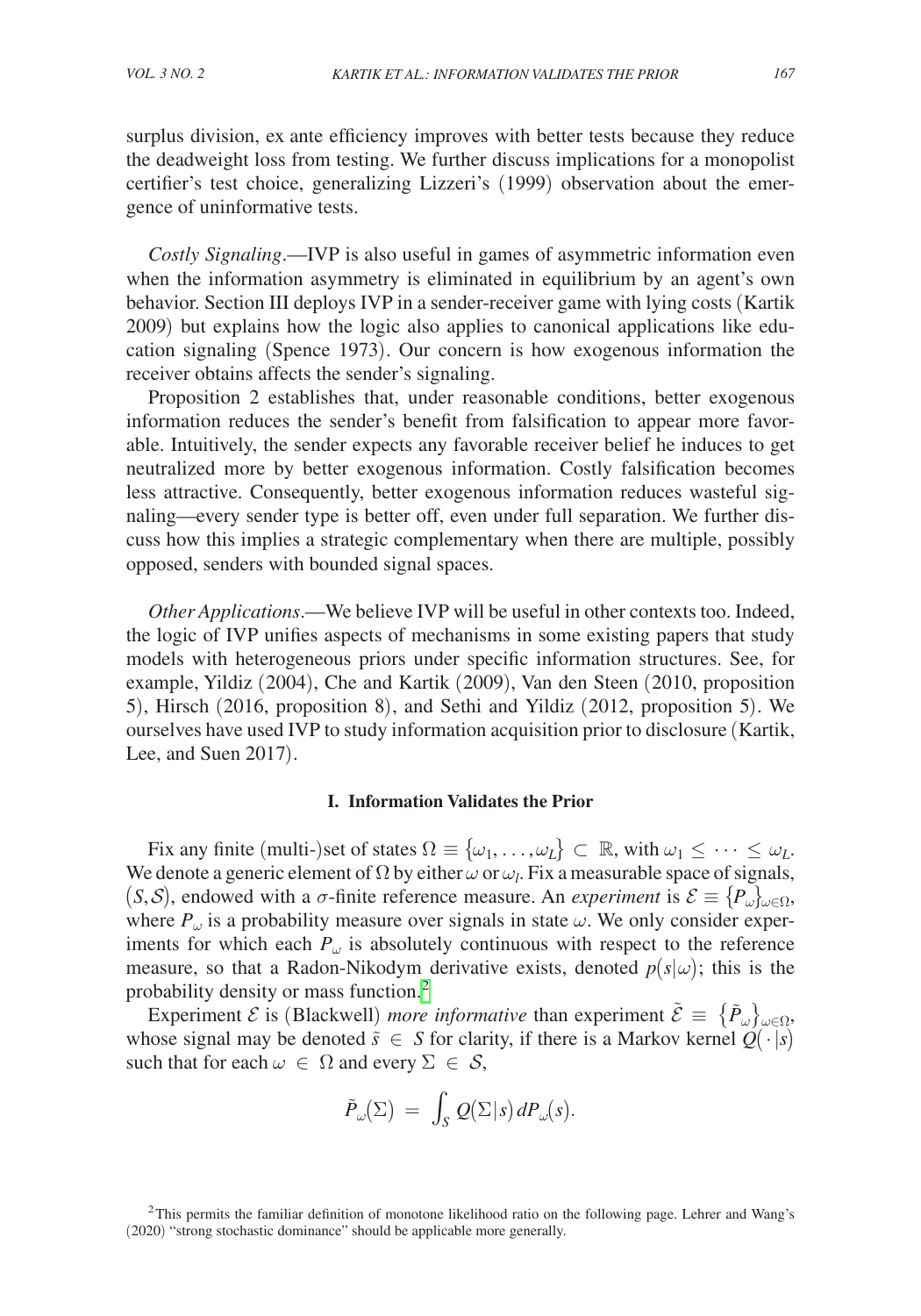This definition captures the statistical notion that  $\tilde{\mathcal{E}}$  does not provide any information beyond  $\mathcal{E}$ : state by state, the distribution of signals in  $\tilde{\mathcal{E}}$  can be generated by taking signals from  $\mathcal E$  and transforming them through the state-independent kernel  $Q(\cdot)$ . As established by Blackwell (1953), this notion is equivalent to that of  $\mathcal E$  being more valuable than  $\tilde{\mathcal{E}}$  for decision-making in canonical senses.

An experiment is an *MLRP experiment* if there is a total order on *S*, denoted  $\succeq$ (with asymmetric relation  $\succ$ ), such that the MLRP holds:

$$
s' \succ s \text{ and } \omega' > \omega \Rightarrow p(s'|\omega')p(s|\omega) \geq p(s'|\omega)p(s|\omega').
$$

Let  $\beta \in \Delta\Omega$  denote a belief, with  $\beta(\omega)$  the probability ascribed to state  $\omega$ . We say that a belief  $\beta'$  *likelihood-ratio* (*LR*) *dominates* belief  $\beta$ , written  $\beta \leq_{LR} \beta'$ , if for all  $\omega' > \omega$ ,

$$
\beta'(\omega')\beta(\omega) \ \geq \ \beta(\omega')\beta'(\omega).
$$

A pair of beliefs are *likelihood-ratio ordered* if one likelihood-ratio dominates the other.

Anne (*A*) and Bob (*B*) are Bayesians with full-support priors on  $\Omega$ , denoted by  $\beta_A$ and  $\beta_B$  respectively, with expectations or means  $m_A$  and  $m_B$ .<sup>[3](#page-4-0)</sup> Given an experiment  $\mathcal{E}$ , we denote individual *i*'s posterior mean by  $m_i^s$ , computed by Bayes' rule. Let  $E_i^{\mathcal{E}}[m_j^s]$ denote *i*'s ex ante expectation of *j*'s posterior mean.

If the individuals have the same prior, then  $E_A^{\mathcal{E}}[m_B^s] = E_A^{\mathcal{E}}[m_A^s] = m_A$  by iterated expectation. Under different priors, the same conclusion holds when  $\mathcal E$  is fully informative (i.e., every signal reveals the state) because prior differences become irrelevant. On the other hand, if  $\mathcal E$  is uninformative (i.e., no signal provides any information), then  $E_A^{\mathcal{E}}[m_B^s] = m_B$ . For the intermediate cases between fully informative and uninformative experiments, there is certain monotonicity under some conditions.

THEOREM 1: Let  $\beta_A \leq_{LR} \beta_B$  and  $\mathcal E$  and  $\mathcal{\tilde E}$  be MLRP experiments. If  $\mathcal E$  is more infor*mative than* ̃ , *then*

$$
m_A \leq E_A^{\mathcal{E}}[m_B^s] \leq E_A^{\mathcal{E}}[m_B^{\tilde{s}}] \leq m_B;
$$
 and  
 $m_A \leq E_B^{\tilde{\mathcal{E}}} [m_A^{\tilde{s}}] \leq E_B^{\mathcal{E}}[m_A^s] \leq m_B.$ 

Theorem 1 says that under its ordering requirements,  $4$  each individual *i* predicts that a more informative experiment will, on average, bring the other's posterior mean closer to *i*'s prior. In this sense more information is expected to further validate one's prior, or more succinctly, *information validates the prior*. It bears emphasis that by relabeling states (cf. footnote 3), information validates the prior in the sense of not

<span id="page-4-0"></span><sup>&</sup>lt;sup>3</sup>That is,  $m_i \equiv \sum_{\omega} \omega \beta_i(\omega)$ . We could just as well take  $m_i$  to be  $\sum_{\omega} h(\omega) \beta_i(\omega)$  for any increasing  $h : \Omega \to \mathbb{R}$ . (By "increasing," we mean "weakly increasing," similarly for related terminology throughout this paper unless made<br>explicit otherwise.) This amounts to relabeling each state  $\omega$  as  $h(\omega)$ .

<span id="page-4-1"></span><sup>&</sup>lt;sup>4</sup>The priors' likelihood-ratio ordering may be viewed as without loss—the states can be relabeled—so long as the experiments' MLRP and beliefs' means are understood with respect to the states' relabeling.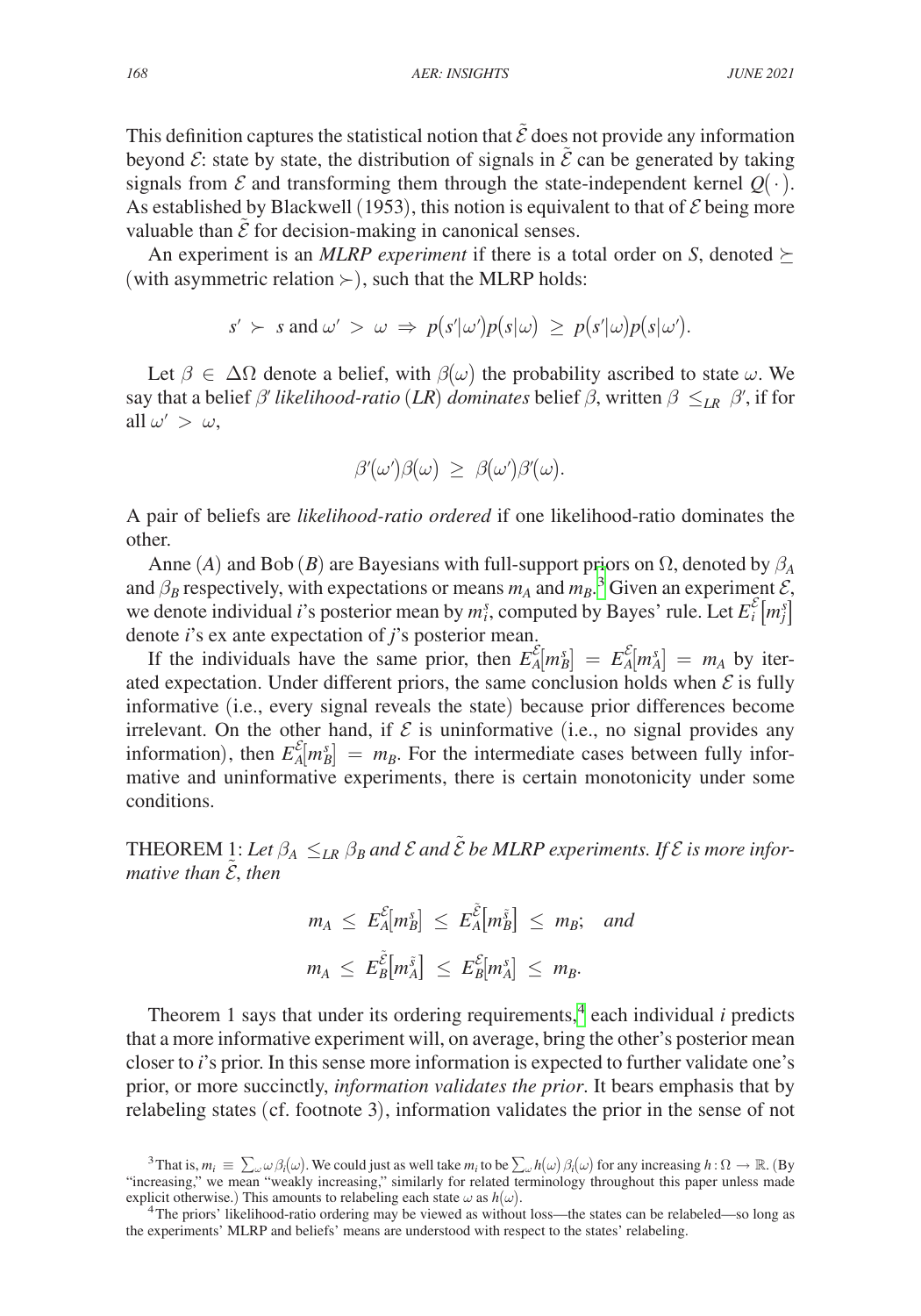only the mean state but the expectation of any increasing function of the state, such as the probability of any  $\{\omega_l, \ldots, \omega_L\}$ .

The proof of Theorem 1 is in Appendix A. For an illustration, suppose Bayesian updating takes the canonical linear form: the posterior mean is a convex combination of the prior mean and the signal, as is the case for any exponential family of signals with conjugate prior (e.g., normal-normal). It then holds that for any signal  $s \in \mathbb{R}$ under experiment  $\mathcal{E}, m_j^s = (1 - \alpha^{\mathcal{E}}) m_j + \alpha^{\mathcal{E}} s$  for some  $\alpha^{\mathcal{E}} \in [0, 1]$ . Hence,

$$
E_i^{\mathcal{E}}[m_j^s] = (1 - \alpha^{\mathcal{E}}) m_j + \alpha^{\mathcal{E}} m_i.
$$

The weight  $\alpha^{\varepsilon}$  is larger when experiment  $\varepsilon$  is more informative, which implies Theorem 1's conclusions.

To shed light on the ordering requirements in Theorem 1, it is useful to decompose its conclusions. Each individual *i* expects the other's posterior mean to

- (i) (*Direction*) move toward *i*'s prior mean under any experiment; for example,  $E_A^{\mathcal{E}}[m_B^s] \leq m_B;$
- (ii) (*Undershooting*) not move past *i*'s prior mean under any experiment; for example,  $m_A \leq E_A^{\mathcal{E}}[m_B^s];$
- (iii) (*Intensity*) move more when the experiment is more informative; for example,  $E_A^{\mathcal{E}}[m_B^s] \le E_A^{\tilde{\mathcal{E}}}[m_B^{\tilde{s}}]$ .

Note that the third point implies the previous two given the observations before the theorem about extreme experiments. The directional result (point i) does not require priors to be likelihood-ratio ordered; given the experiment's MLRP, the priors' ordering by first-order stochastic dominance (FOSD) is sufficient and is in fact essentially necessary.<sup>[5](#page-5-0)</sup> Online Appendix B.1 shows that even with likelihood-ratio ordered priors, the directional result can fail for a non-MLRP experiment. The undershooting result (point ii) does not require any assumption on the experiment; the priors' likelihood-ratio ordering is sufficient and is in fact essentially necessary.[6](#page-5-1) The intensity result (point iii) does not require any assumption on the less informative experiment; the priors' likelihood-ratio ordering and the more informative experiment's MLRP are sufficient. This is verified by studying the theorem's proof, which is fairly straightforward because the experiments are Blackwell ranked. We leave to future research the question of whether less restrictive comparisons of experiments would suffice.

Francetich and Kreps (2014) prove that conditional on any event being true, a Bayesian's expected posterior on that event (ignorant of the truth) is larger than her prior; see also Good (1965). It can be shown that for a binary state, that result

<span id="page-5-0"></span><sup>&</sup>lt;sup>5</sup>Suppose  $m_A \leq m_B$  with  $\beta_A \nleq_{FOSD} \beta_B$ . Then for some index  $k$ ,  $\sum_{l \geq k} \beta_B(\omega_l) < \sum_{l \geq k} \beta_A(\omega_l)$ . For an MLRP-experiment  $\mathcal E$  that only reveals whether  $\omega < \omega_k$  or  $\omega \ge \omega_k$ , it can be verified that  $E_A^{\mathcal E}[m_B^s] > m_B$  so long

<span id="page-5-1"></span>as  $\omega_1 < \omega_L$ .<br><sup>6</sup>If  $\beta_A \nleq L_R \beta_B$ , then so long as  $\omega_1 < \cdots < \omega_L$  there is an MLRP-experiment  $\mathcal E$  such that  $E_A^{\mathcal E}[m_B^s] < m_A$ . Specifically, let *l* be any index such that  $\beta_B(\omega_l+1)/\beta_B(\omega_l) < \beta_A(\omega_l+1)/\beta_A(\omega_l)$ , and consider *E* that fully reveals every state except  $\{\omega_l, \omega_{l+1}\}\$ , which are pooled together. Onuchic and Ray (2019, proposition 4) note a related point.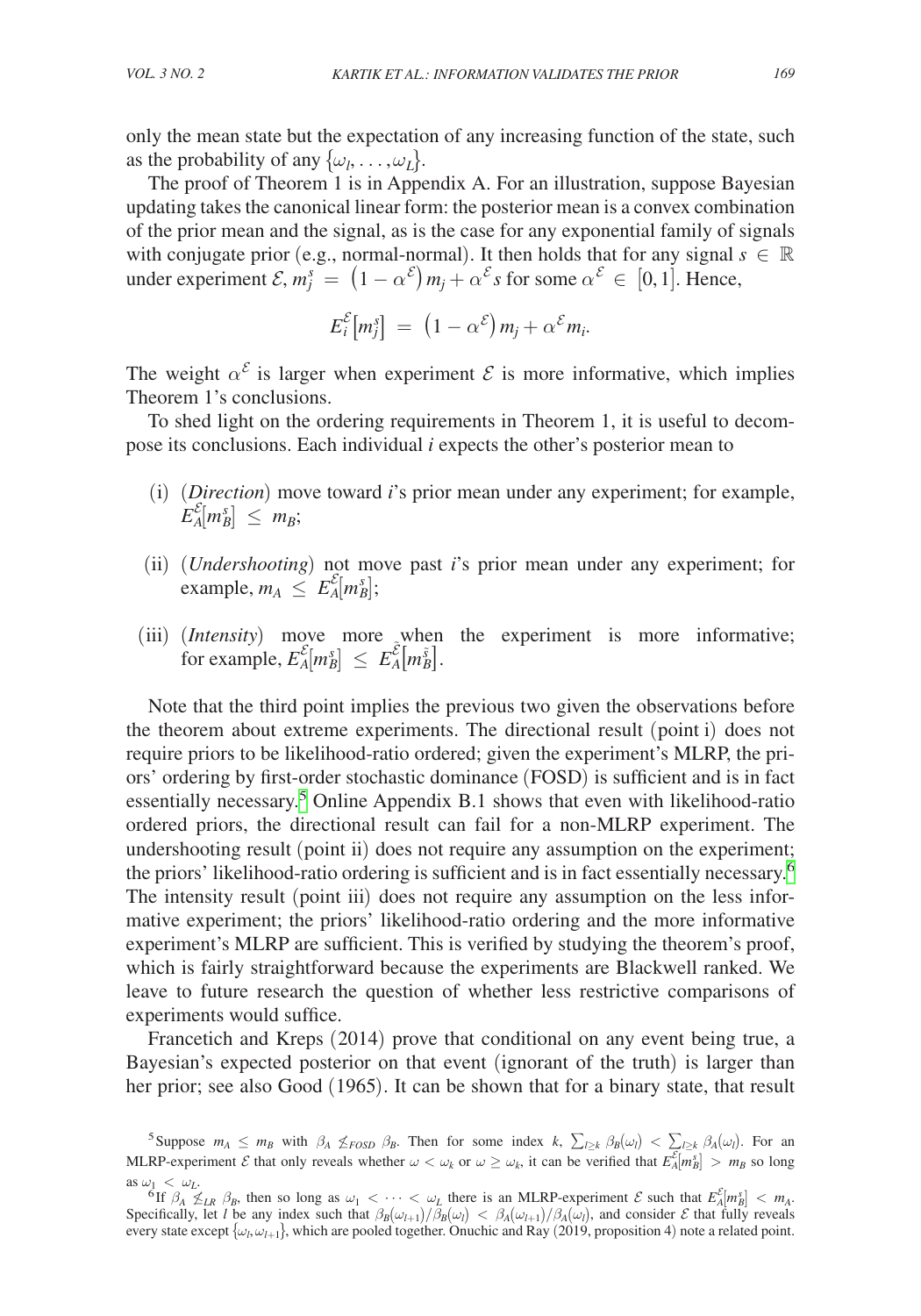and Theorem 1 are equivalent. Note that any priors and experiments satisfy the theorem's ordering assumptions with a binary state. More generally though, neither result implies the other.

IVP has a noteworthy implication about expected disagreement. Consider mea-suring disagreement between beliefs by the distance in their means.<sup>[7](#page-6-0)</sup> Typically, experiments can generate signals for which posterior disagreement is larger than prior disagreement.<sup>8</sup> But can individuals expect, ex ante, to disagree more after observing more information?

COROLLARY 1: *Let*  $\beta_A \leq_{LR} \beta_B$  and  $\mathcal E$  and  $\tilde{\mathcal E}$  be MLRP experiments. If  $\mathcal E$  is more *informative than* ̃ , *then for either i and j*,

$$
E_i^{\mathcal{E}}\big[ |m_i^s-m_j^s| \big] \ \le \ E_i^{\tilde{\mathcal{E}}} \big[ |m_i^{\tilde{s}}-m_j^{\tilde{s}}| \big].
$$

Corollary 1 says that—subject to the ordering hypotheses—more information reduces expected disagreement when disagreement is measured by the (absolute) difference in means. We omit a proof, as the corollary is equivalent to Theorem 1 because any signal from an MLRP experiment preserves the prior likelihood-ratio ordering of beliefs and thus also the ordering by their means; moreover, for any experiment  $\mathcal E$  and individual *i*,  $E_i^{\mathcal E}[m_i^s] = m_i$ .

Corollary 1 and IVP relate to the literature on merging of opinions initiated by Blackwell and Dubins (1962). That literature establishes asymptotic merging under general conditions; we are concerned instead with updating after just one observation.

In the following sections, we apply IVP to study games with a common prior but asymmetric information.

# **II. Voluntary Testing**

*Model*.—An agent has unknown ability or product quality  $q \in Q \subset \mathbb{R}$ , where Q is a finite set. There is a full-support prior  $\pi(q)$ , whose expectation is denoted  $\pi^e$ . The agent privately receives information, referred to as his type,  $t \in T \equiv [t, \bar{t}] \subset \mathbb{R}$ from the density  $f(t|q)$  satisfying the strict MLRP. Without loss, we assume  $E|q|t| = t$ . The agent then chooses whether to take a test or not. If he takes the test, a result or signal  $s \in S$  is drawn from density  $g(s|q)$  with MLRP; *s* is conditionally independent of *t*. After observing whether the agent took the test—and if so, the test result—a decision-maker or market forms belief  $\delta \in \Delta Q$  and hires the agent at a wage (or buys the product at a price)  $w = \delta^e$ , the market's posterior expectation of quality. Taking the test costs the agent  $c \geq 0$ , and so the agent's von Neumann-Morgenstern payoff is  $w - c$  if he took the test and w if he did not.

*Equilibrium*.—Since the test is conditionally independent of the agent's information, we can think of the market as updating in two steps: it first forms an "interim

<span id="page-6-0"></span><sup>7</sup>The distance between individuals' expectations is an interesting measure of disagreement but obviously coarse and not without limitations. Zanardo  $(2017)$  studies disagreement axiomatically; he provides a result in the spirit of our Corollary 1 for a family of disagreement measures that include the Kullback-Leibler divergence.

<span id="page-6-1"></span><sup>&</sup>lt;sup>8</sup> Yet no signal can polarize beliefs in the sense of FOSD (Baliga, Hanany, and Klibanoff 2013, theorem 1).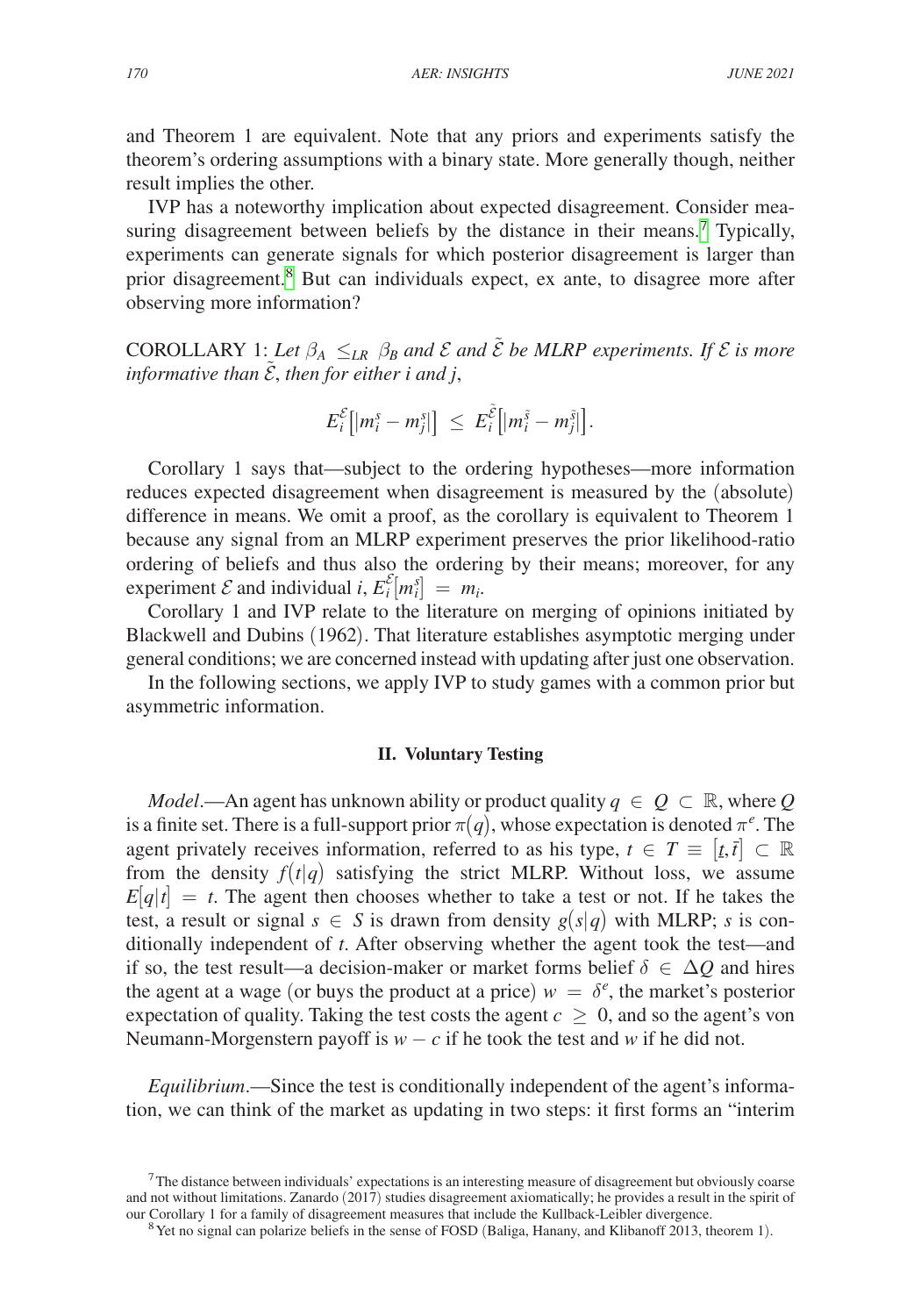belief" about quality by updating its prior with what the agent's action reveals about his private information *t*; thereafter, if the agent took the test, it updates the interim belief using the test result *s*. Accordingly, denote the market's interim belief when the agent takes the test (before observing the test result) as  $\delta_+$  and when the agent does not as  $\delta$ <sub>-</sub>. The agent's private belief is denoted  $\beta(t)$ . Plainly, the agent of type *t* will take the test if and only if (modulo indifference)

$$
E_{s|t}\big[\delta^e(s;\delta_+)\big] - c\ >\ \delta^e_-,\quad
$$

where  $\delta^e(s; \delta_+)$  is the market's posterior expectation upon observing test result *s* given interim belief  $\delta_+$ , and  $\delta_-^e$  is the no-test expected quality. The left-hand side of the above inequality is strictly increasing in *t*: for any  $t_H > t_L$ ,

$$
E_{s|t_H}\big[\delta^e(s;\delta_+)\big]-E_{s|t_L}\big[\delta^e(s;\delta_+)\big] \ = \ \sum_q \big[\beta(q|t_H)-\beta(q|t_L)\big]\,E_{s|q}\big[\delta^e(s;\delta_+)\big]
$$

is strictly positive because  $E_{s|q}[\delta^e(s;\delta_+)]$  is increasing in *q* by the test's MLRP, and  $\beta(\cdot | t_H)$  strictly first-order stochastically dominates  $\beta(\cdot | t_L)$  by strict MLRP of the agent's private information.<sup>[9](#page-7-0)</sup>

Therefore, all (weak perfect Bayesian) equilibria are described by a cutoff  $t^* \in T$  such that the agent takes the test if  $t > t^*$  and does not if  $t < t^*$ . Let  $\delta_-(t^*)$ and  $\delta_{+}(t^*)$  denote the interim beliefs computed from Bayes' rule given any interior cutoff  $t^*$ . Consistent with the expected gain from testing strictly increasing in type, we restrict attention to equilibria in which if no type gets tested  $(t^* = \bar{t})$ , then the off-path interim belief upon testing is  $\delta_+(\bar{t}) \equiv \beta(\bar{t})$ ; similarly, if all types get tested ( $t^* = t$ ), then the no-test off-path belief is  $\delta_-(t) \equiv \beta(t)$ . Since intervals  $\overline{\text{of signals}}$  preserve MLRP structure (Milgrom 1981, theorem 4), it holds that for any  $t^* \in T$ ,  $\delta_-(t^*)$  and  $\delta_+(t^*)$  are likelihood-ratio ordered with all  $\beta(t)$ .

LEMMA 1: *A cutoff t* ∗  *is an equilibrium cutoff if and only if*

(*i*) *t* ∗  *is interior and*

(2) 
$$
E_{s|t^*}\big[\delta^e(s;\delta_+(t^*))\big] = \underbrace{E[t|t < t^*]}_{=\delta^e_-(t^*)} + c;
$$

 $(iii)$   $t^* = t$  and  $E_{s|t}[\delta^e(s;\pi)] \geq t + c$ ; or ¯

 $(iii)$   $t^* = \bar{t}$  and  $\bar{t} \leq \pi^e + c$ .

We omit the routine proof. The characterization implies that an equilibrium exists. There may be multiple equilibria. A key observation is that at any interior equilibrium cutoff *t* ∗ ,

$$
\delta^e_-(t^*)=E[t|tt^*],
$$

<span id="page-7-0"></span><sup>&</sup>lt;sup>9</sup>More precisely, our conclusion holds if  $E_{s|q}[\delta^e(s;\delta_+)]$  is strictly increasing in *q*. Accounting for the possibility that this function may only be weakly increasing would not materially affect what follows. The possibility is ruled out when  $g(s|q)$  has the strict MLRP and  $\delta_+$  is nondegenerate.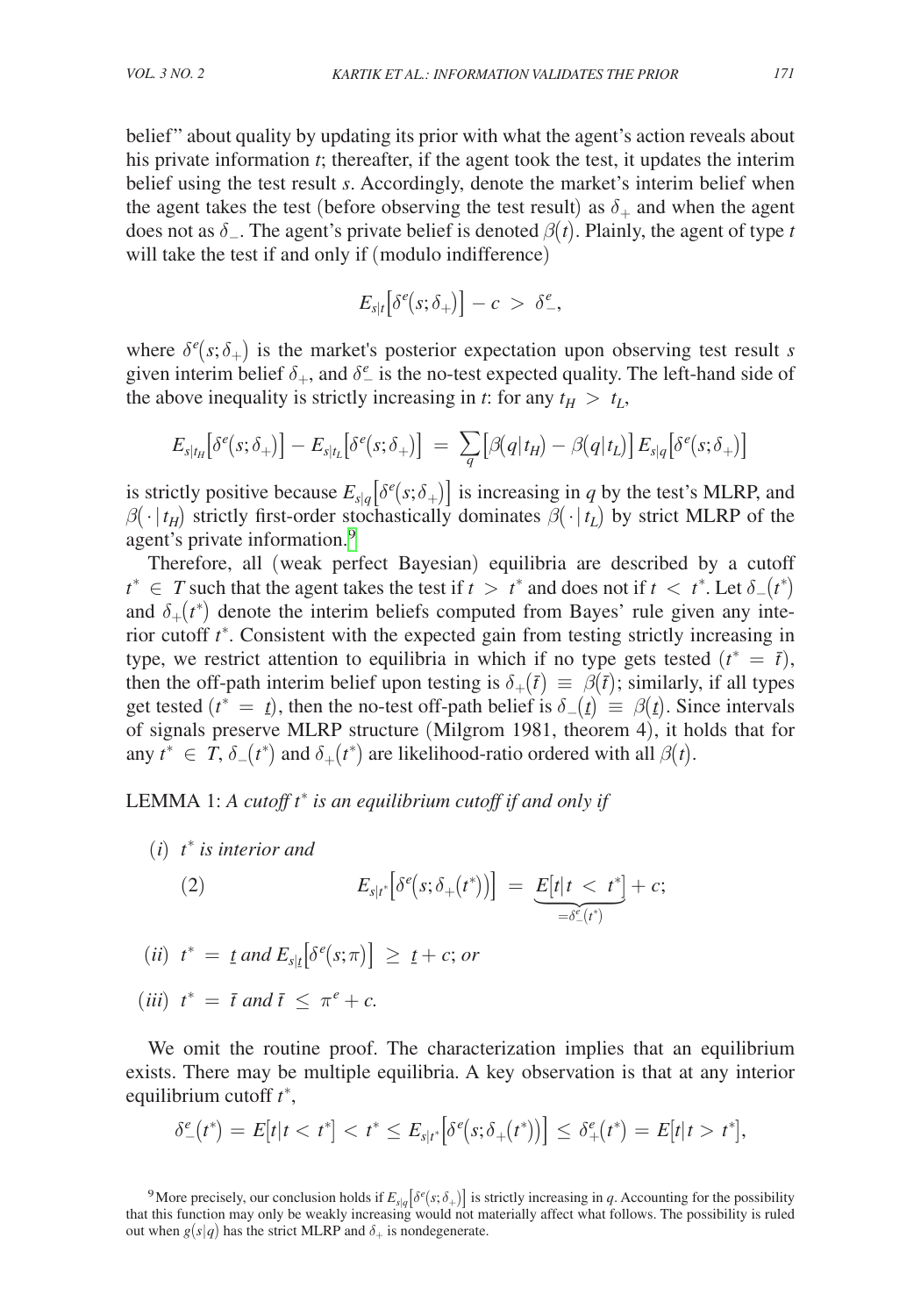with at least one of the weak inequalities being strict. The weak inequalities follow from IVP, as Theorem 1's ordering hypotheses are satisfied. Intuitively, as the cutoff type is pooled with all higher types, it expects the test to cause a downward revision from the market's interim quality expectation. The cutoff type is nevertheless willing to take the test because foregoing it would lead to an even worse expectation,  $\delta_{-}^{e}(t^*)$ . It follows that  $t^* - \delta_{-}^{e}(t^*) \leq c$ ; equality holds only with a fully informative test. With such a test, the setting is effectively one of costly voluntary disclosure (Jovanovic 1982, Verrecchia 1983). If the test is uninformative, then  $\delta_{+}^{e}(t^*) - \delta_{-}^{e}(t^*) = c$ ; it is as if the agent can simply take a pure money-burning action.

*Comparative Statics*.—What happens when the test becomes (Blackwell) more informative? IVP assures that the cutoff type expects the "disagreement" between its private belief and the market's interim belief  $\delta_+$  to shrink by more. The cutoff type's expected benefit of taking the test is thus lower. On the other hand, the payoff from not taking the test,  $\delta_{-}^e$ , is unaffected. Consequently, fewer types should take the test. Formally, we have the following result.

PROPOSITION 1: *If the test becomes more informative*, *then the smallest and largest equilibrium cutoffs increase.*

# PROOF*:*

Consider two test distributions,  $g$  and  $\overline{g}$ , with the latter more informative. Define  $L(t; g) \equiv E_{s|t}^{g} [\delta^{e}(s; \delta_{+}(t))]$  and  $R(t) \equiv \delta^{e}(t) + c$ ; these correspond to the two sides of equation (2). IVP (Theorem 1) implies that  $L(t; g) \ge L(t; \overline{g})$  for all *t*. We argue below that the largest equilibrium cutoff increases; an analogous argument applies to the smallest.

The conclusion is trivial if  $\bar{t} \leq \pi^e + c$ , as Lemma 1 implies the largest equilibrium cutoff is  $\bar{t}$  regardless of the test. So suppose  $\bar{t} > \pi^e + c$ , or equivalently,  $L(t; g) > R(t)$  for any *g*. If  $L(t; g) > R(t)$  for all  $t > t$ , the only equilibrium cut- $L(t, g) > R(t)$  for any g. If  $L(t, g) > R(t)$  for an  $t > t$ , the only equinorium cut-<br>off under *g* is *t*, and the conclusion follows. So suppose  $L(t, g) = R(t)$  for some order  $\underline{g}$  is  $\underline{r}$ , and the conclusion follows. So suppose  $L(t, \underline{g}) = K(t)$  for some<br>interior *t*. Continuity and  $L(\cdot; \underline{g}) \ge L(\cdot; \overline{g})$  imply that the largest intersection of  $L(\cdot; g)$  and  $R(\cdot)$  is at least as large as that of  $L(\cdot; g)$ <br> $L(\cdot; g)$  and  $R(\cdot)$  is at least as large as that of  $L(\cdot; g)$  $\underline{g}$  and  $R(\cdot)$ . ■

Equilibria with extremal cutoffs are stable in the sense of best-response dynamics. Proposition 1's comparative static extends to other stable equilibria, but it can reverse for unstable equilibria, as is a common theme in games with multiple equilibria.

Ex ante, the agent prefers a larger equilibrium cutoff because his ex ante expected wage is  $\pi^e$  in any equilibrium, and a larger cutoff reduces the likelihood of having to take the test. Focusing on the largest equilibrium is thus justified on ex ante utilitarian grounds if the agent's wage is purely redistributive and information has no efficiency benefit. Indeed, Proposition 1 implies that from this perspective more informative tests and their largest equilibrium cutoffs are socially preferable—only indirectly, because they lower the deadweight loss from testing.

Proposition 1's lesson that more informative tests reduce testing participation echoes and broadens a point made by Harbaugh and Rasmusen (2018) that fully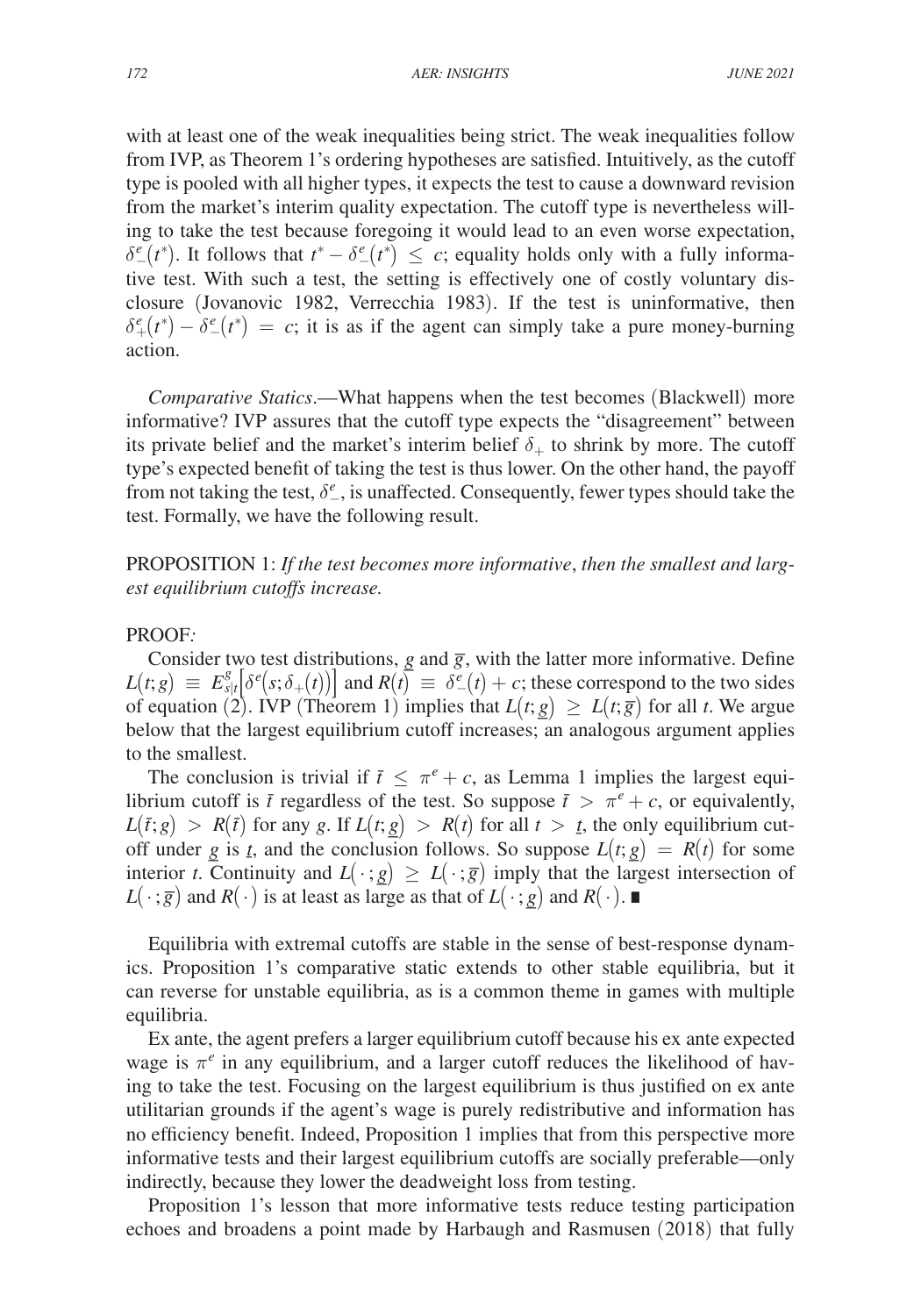informative tests do not maximize participation. Unlike them, we do not require the agent to be perfectly informed about quality, and we compare any pair of Blackwell-ranked tests. Their focus was on solving for the optimal test to minimize the market's mean squared error.

*Certification by an Intermediary*.—View the agent's cost *c* as the price charged by a monopolist testing firm or certifying intermediary who must offer a single test. Momentarily take *c* as given. The monopolist then seeks to maximize the fraction of agents who take the test, that is, to minimize the equilibrium cutoff. It follows from Proposition 1 that (focusing on an extremal equilibrium) the monopolist will choose the least informative test available if such a test exists—even if all available tests are costless to perform, and a fortiori, if more informative tests are more costly. In particular, if the uninformative test is available (and least costly), the monopolist will choose that. Consequently, when the monopolist can choose any test and any price *c*, and we select the profit-maximizing equilibrium cutoff, it is optimal to choose an uninformative test and price  $c = \pi^e - t$ . All types then get tested, and the monopolist makes the maximum possible profit subject to the agent's minimum payoff of  $\hat{t}$ <sup>[10](#page-9-0)</sup>

This discussion generalizes themes from Lizzeri (1999), who assumed a perfectly informed agent, endogenous pricing, and availability of all tests. Our analysis clarifies that the economic force favoring less informative tests does not turn on any of these conditions—rather, even with a partially informed agent, demand in a profit-maximizing equilibrium at any price is higher when the monopolist chooses a less informative test.

# **III. Costly Signaling**

Our second application shows how IVP is useful in games with asymmetric information even when there may be no "disagreement" in equilibrium because of (full) separation; rather, what is crucial is how information affects disagreement *off the equilibrium path*.

# A. *Model*

We consider communication with lying costs or costly falsification, following Kartik, Ottaviani, and Squintani (2007) and Kartik (2009) but adding exogenous information. A sender and receiver share a common nondegenerate prior about a state  $\omega \in \{0,1\}$ . The sender privately learns his type  $t \in [0,1]$ , normalized to equal his private belief that  $\omega = 1$ , drawn from a density  $f(t|\omega)$ . Our normalization implies that *f*(⋅) has the MLRP. The sender sends a report  $r \ge 0$  at a cost  $c(r,t)$ , elaborated below. The receiver forms a belief based on both *r* and an additional signal  $s \in \mathbb{R}$  that, conditional on the state  $\omega$ , is drawn independently of *t* or *r* from a density  $g(s|\omega) > 0$ . Without loss, we assume  $g(\cdot)$  satisfies the MLRP. The signal *s* can either be the receiver's private information or publicly observed after the sender

<span id="page-9-0"></span><sup>&</sup>lt;sup>10</sup> If the type distribution under the prior has a strictly decreasing density, then  $\delta^e_+(t) - \delta^e_-(t)$  is strictly increasing and hence *t* is the unique cutoff equilibrium when the test is uninformative and  $c = \pi^e - t$ .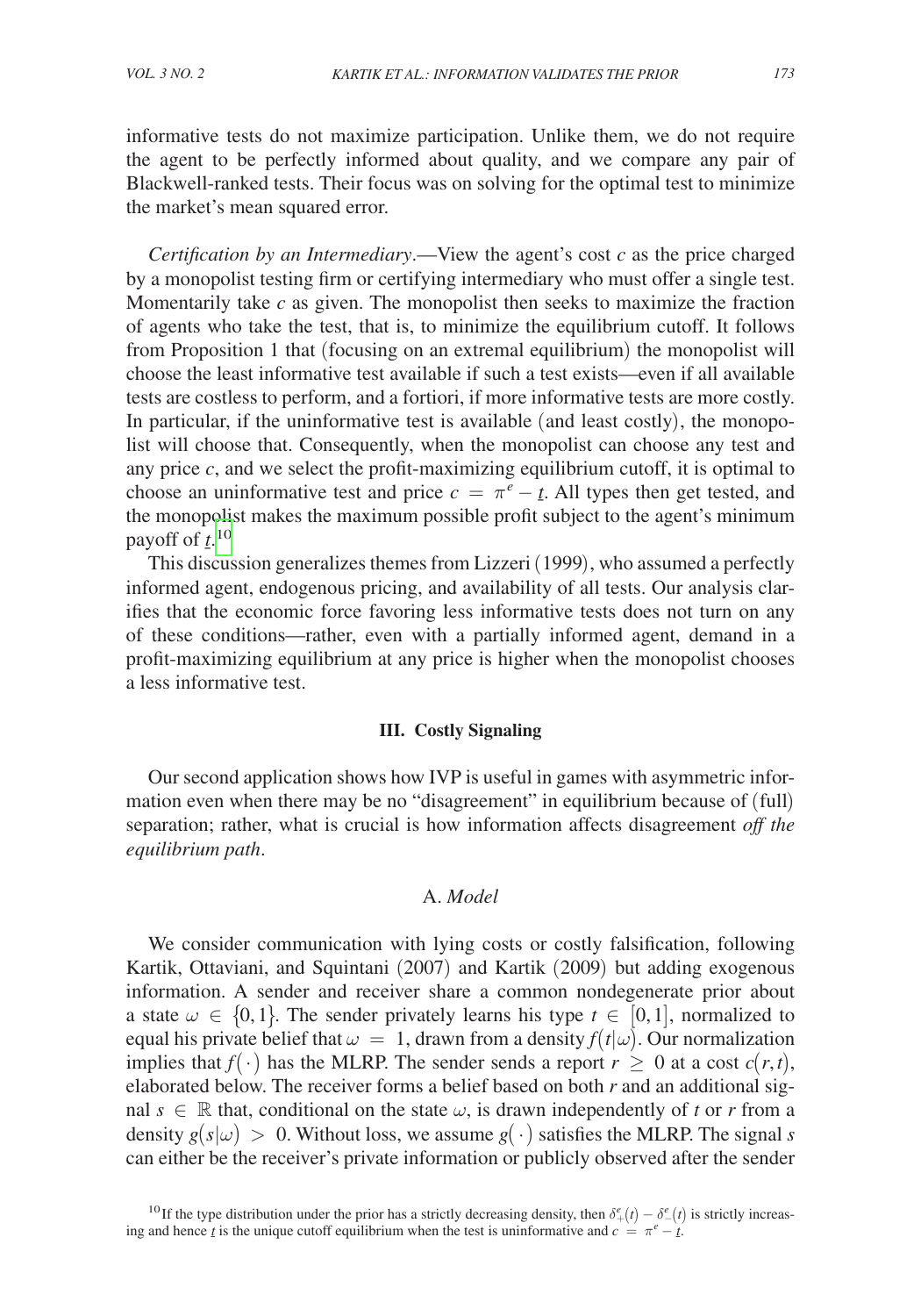has acted. Denote the receiver's posterior expectation of the state by  $E[\omega|r, s]$ . The sender's von Neumann-Morgenstern payoff is linear in this expectation; specifically, his payoff is

$$
E[\omega|r,s] - c(r,t).
$$

The receiver's belief updating can be analyzed in two steps: based on the sender's report *r*, she forms an interim belief  $\pi(r) \in [0,1]$  about the state (all beliefs refer to the probability of  $\omega = 1$ ) and then uses this interim belief to further update from the signal *s* to form a posterior belief about the state  $\beta(s; \pi(r))$ . By Bayes' rule,

(3) 
$$
\beta(s; \pi) = \frac{\pi g(s|1)}{\pi g(s|1) + (1 - \pi)g(s|0)}.
$$

The expected payoff of a type-*t* sender from report *r* is thus

$$
E_{s|t}\big[\beta\big(s;\pi(r)\big)\big] - c(r,t),
$$

where  $E_{s|t}$  denotes *t*'s expectation over the signal *s*. The first term in the above display is strictly increasing in  $\pi(r)$  because a higher interim belief raises the receiver's posterior after any signal.

Assume the cost function  $c(r,t)$  is smooth with  $\partial c(t,t)/\partial r = 0$  for all *t*, that is, the marginal cost of lying when telling the truth is zero. Furthermore,  $\frac{\partial^2 c(r,t)}{\partial r^2} > 0 > \frac{\partial^2 c(r,t)}{\partial r \partial t}$  for all *t*,*r*, that is, the marginal cost of sending a higher report is increasing in the report and decreasing in the type.

*A Single-Crossing Condition*.—Due to the receiver's exogenous information, the above cost assumptions do not guarantee a suitable single-crossing property. Consider the sender's indifference curves in the space of his report *r* and the receiver's interim belief  $\pi$ . For any type *t*, these indifference curves slope upward for  $r > t$ : costly lying requires a higher interim-belief compensation. The requisite single-crossing property is that—no matter the exogenous experiment—these indifference curves are flatter for higher types, meaning that higher types are more willing to inflate their report to induce a higher interim belief. Lemma A.1 in Appendix A establishes that this property is assured by the following assumption that we will maintain: For an analysis of the types are the report to induce a higher interim belief. Lemma A.1 in A this property is assured by the following assumption that this property is assured by the following assumption that  $(4)$  for

(4) for 
$$
t < 1
$$
 and  $t < r$ : 
$$
\frac{\partial^2 c(r,t)/\partial r \partial t}{\partial c(r,t)/\partial r} \le -\frac{1}{1-t}.
$$

Condition (4) can be interpreted as saying that higher types have a sufficiently large marginal cost advantage relative to marginal cost. All our cost assumptions are satisfied by, for example,  $c(r,t) = (r - t)^2$ .

*Another Interpretation*.—Although our model is posed as a communication game, it can also be viewed as adding exogenous information to a variation of the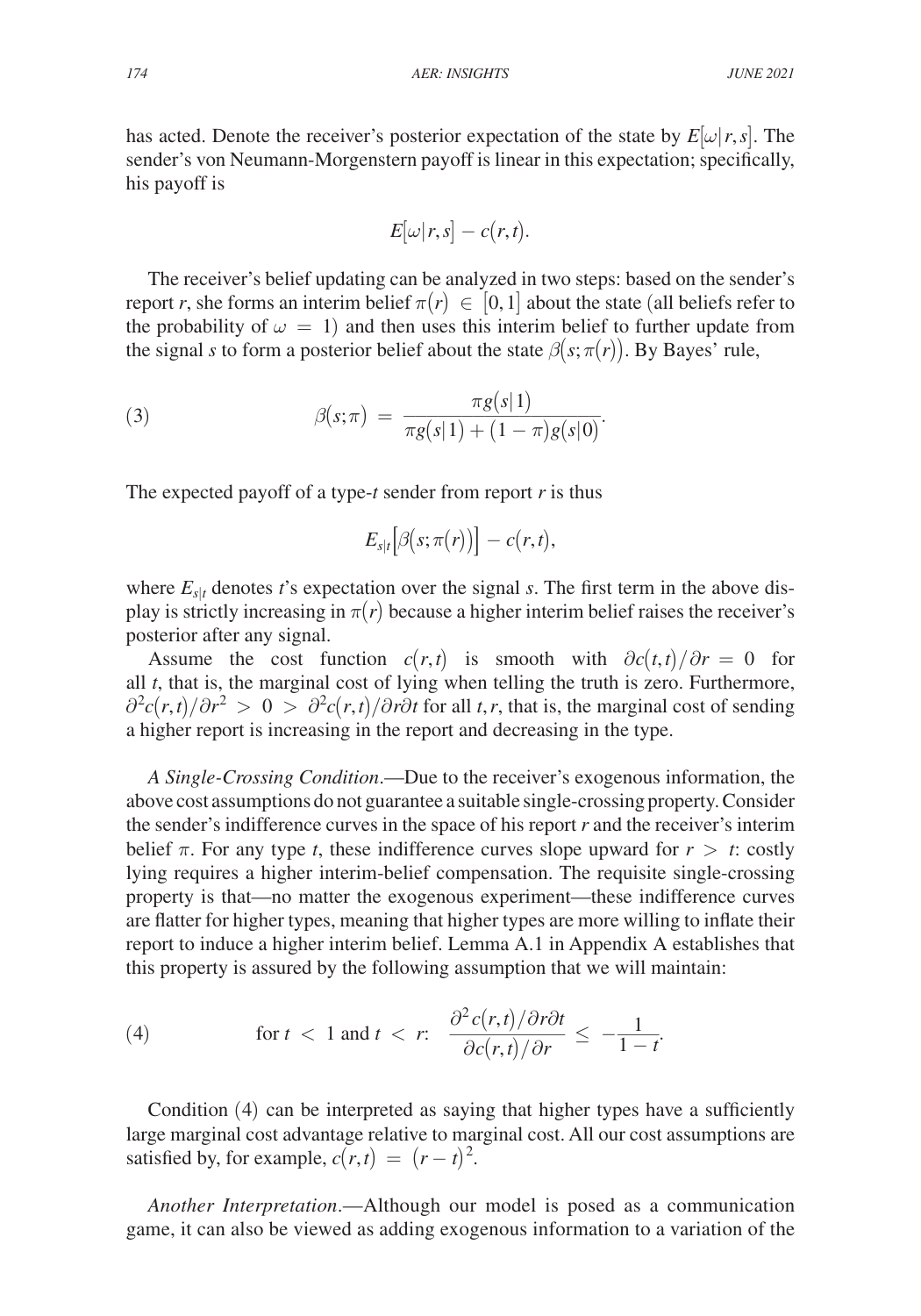Spence (1973) signaling model. In this interpretation, a worker possesses a private trait, his type *t* (e.g., intelligence), which is indicative of binary job productivity. An employer also observes a signal about that productivity (e.g., through an interview). The worker's wage depends on the employer's posterior on productivity given the worker's schooling level *r* and the employer's signal *s*. The marginal cost of schooling decreases in the characteristic *t*. While we assume that higher-type workers intrinsically prefer acquiring more education, our analysis also applies if all workers prefer less education; see Section IIID.

#### B. *Equilibrium*

We focus on the least-cost (fully) separating equilibrium, or LCSE, as is standard. In such an equilibrium the sender's pure strategy  $\rho : [0,1] \rightarrow \mathbb{R}_+$  is strictly increasing, with the "Riley condition"  $\rho(0) = 0$ . For  $r \in [0, \rho(1)]$ , the receiver's interim belief upon observing *r* is  $\pi(r) = \rho^{-1}(r)$ . Without loss, we stipulate that for *r* >  $\rho(1)$ ,  $\pi(r) = 1$ . Standard arguments imply that the LCSE strategy  $\rho(\cdot)$ <br>
must satisfy the differential equation<br>
(5)  $\frac{\partial c(\rho(t),t)}{\partial r} \rho'(t) = \frac{\partial E_{s|t}[\beta(s;t)]}{\partial \pi}$ .

must satisfy the differential equation  
\n(5) 
$$
\frac{\partial c(\rho(t),t)}{\partial r} \rho'(t) = \frac{\partial E_{s|t}[\beta(s;t)]}{\partial \pi}.
$$

Equation (5) obtains from the binding local upward incentive compatibility constraints. The left-hand side is type *t*'s marginal cost of mimicking a slightly higher type; the right-hand side is the marginal benefit, which comes from inducing a higher receiver interim belief. This benefit is affected by the sender's belief about the exogenous signal *s*. Since  $\rho'(t) > 0$  and equation (5)'s right-hand side is strictly positive, any solution has  $\rho(t) > t$  for  $t > 0$ .

Condition (4), which yields the requisite single-crossing property, guarantees that equation (5) and the boundary condition  $\rho(0) = 0$  are not only necessary in an LCSE but also sufficient (i.e., global incentive compatibility is assured). As standard arguments imply that this boundary-value problem has a unique solution, we state the following result without proof.

LEMMA 2: *There is a unique LCSE.*

# C. *Comparative Statics*

How does (Blackwell) more informative exogenous information affect the sender's LCSE signaling strategy? The strategy is determined by the local upward incentive constraints. Intuitively when type *t* mimics a slightly higher type  $t + \varepsilon$ , it creates disagreement: type *t* views the receiver's interim belief  $t + \varepsilon$  as higher than the truth. IVP implies that *t* expects a more informative exogenous signal to correct that interim belief by more, and so *t*'s gain from inducing that interim belief is lower under a more informative experiment. Formally, we have the following result.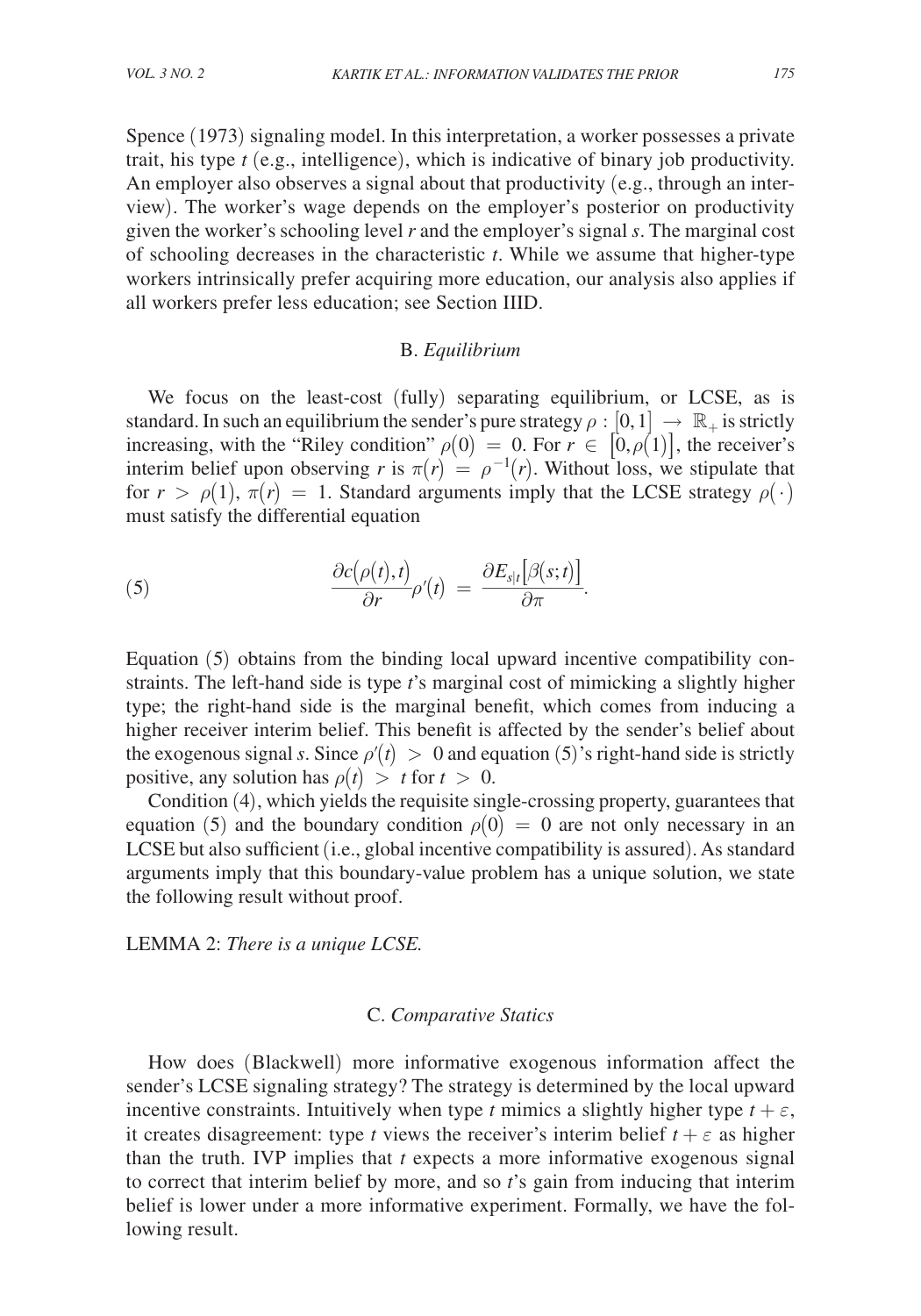LEMMA 3: *If s*̃ *is drawn from a more informative experiment than s*, *then for any*  $t < 1$ , *CHEMMA 3: If*  $\tilde{s}$  *is drawn from a more informative experiments*  $\frac{\partial E_{\tilde{s}|t}[\beta(\tilde{s};t)]}{\partial \pi} \leq \frac{\partial E_{s|t}[\beta(s;t)]}{\partial \pi}$ .<br>PROOF:

$$
\frac{\partial E_{\tilde{s}|t}[\beta(\tilde{s};t)]}{\partial \pi} \leq \frac{\partial E_{s|t}[\beta(s;t)]}{\partial \pi}.
$$

PROOF:

IVP (Theorem 1) implies that for any  $t < 1$  and small  $\varepsilon > 0$ ,

$$
E_{\tilde{s}|t}\big[\beta(\tilde{s};t+\varepsilon)\big]-E_{\tilde{s}|t}\big[\beta(\tilde{s};t)\big] ~\leq ~ E_{s|t}\big[\beta(s;t+\varepsilon)\big]-E_{s|t}\big[\beta(s;t)\big],
$$

because  $E_{\tilde{s}|t}[\beta(\tilde{s};t)] = E_{s|t}[\beta(s;t)] = t$ . (Theorem 1's ordering hypotheses hold because both the sender's and receiver's information have the MLRP.) The result follows from dividing both sides of the inequality above by  $\varepsilon$  and taking  $\varepsilon \to 0$ .

Lemma 3 implies that more informative exogenous information reduces the right-hand side of equation (5). Since each type expects a smaller marginal benefit from inducing a higher belief in the receiver, the solution  $\rho$  to the differential equation (5) with boundary condition  $\rho(0) = 0$  is pointwise lower. It is therefore intuitive, and proved in Appendix A, that the following result holds.

PROPOSITION 2: *In the LCSE*, *every sender type bears a lower signaling cost when the receiver's exogenous information is more informative.*

Consequently, every sender type is better off when the receiver's information improves, because in the LCSE every type *t* expects the receiver's posterior to be *t* regardless of the exogenous information distribution. Plainly, the receiver is also better off (given any von Neumann-Morgenstern payoff function) with better exogenous information.

## D. *Discussion and Implications*

A very similar analysis, with the same conclusion as Proposition 2, would apply if we had instead assumed à la Spence (1973) that all types would choose  $r = 0$ under complete information. Specifically, we could have instead assumed the signaling cost function  $c(r,t)$  satisfies  $\partial c/\partial r > 0$ ,  $\partial^2 c/\partial r^2 > 0$ , and  $\partial^2 c/\partial r \partial t < 0$ and required the inequality in (4) to hold for all  $t < 1$  and  $r > 0$ .

One reason we study costly lying is that the analysis also extends to a bounded report space, which is natural there. Suppose the sender's report must be in  $[0, 1]$ , his type space. Then, given our original assumptions on  $c(\cdot)$ , there is no fully separating equilibrium; in particular, recall that for a strictly increasing strategy  $\rho$ , a solution to equation (5) entails  $\rho(t) > t$  for all  $t > 0$ . In a previous version of this paper (Kartik, Lee, and Suen 2019), we analyzed a salient equilibrium that extends the LCSE to this case: there is separation up to some cutoff type  $t^* < 1$  and pooling on  $r = 1$  thereafter. The sender's strategy in the separating region is unchanged:  $\rho(0) = 0$ , and equation (5) holds. The cutoff  $t^*$  is determined by its indifference. More informative exogenous information now not only lowers every type's signaling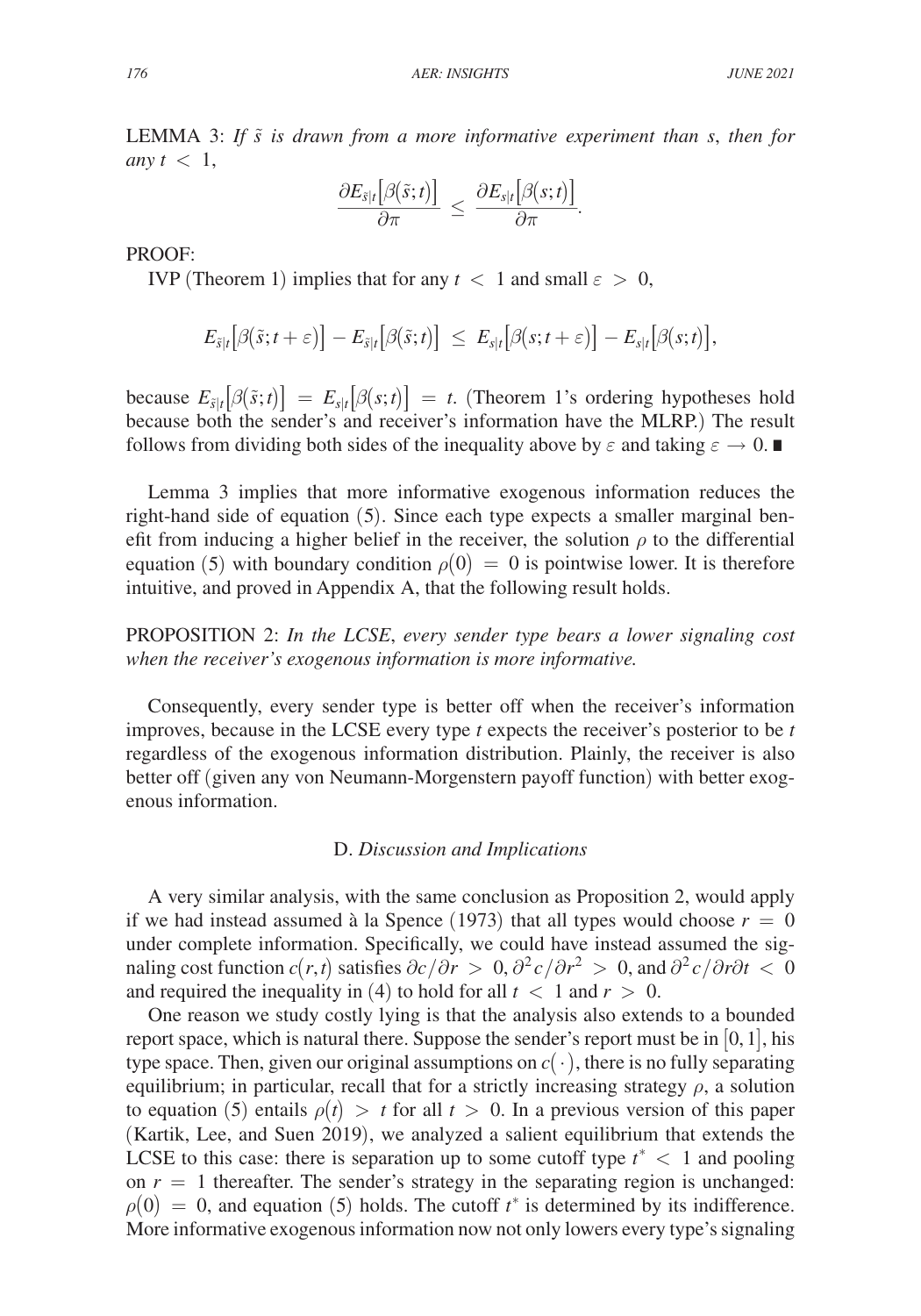cost but also raises the cutoff *t* <sup>∗</sup> (again due to IVP, similar to the logic that reduces the benefit of pooling in Section II). The larger separating region means the sender's signaling is more informative.

One can adapt the analysis to study multi-sender signaling when each sender gets a conditionally independent signal. Suppose some senders are upward biased, others are downward biased, and each chooses a report in  $[0, 1]$ .<sup>[11](#page-13-0)</sup> This model applies to competing persuaders with falsification costs in various domains: lobbyists, media, legal parties, etc. From each sender's perspective, the other senders' reports are endogenous experiments. The logic underlying Proposition 2 implies that senders' strategies are *strategic complements*: in equilibria where each sender uses a cutoff strategy as described above, each sender reveals more and bears a lower signaling cost when other senders reveal more. The receiver thus learns more with more senders; importantly, beyond the obvious direct benefit of adding a sender, there is an indirect benefit of existing senders revealing more. Each sender's ex ante welfare is also higher, as his equilibrium signaling cost decreases while the receiver's average posterior is unaffected. Furthermore, if any sender's cost increases in a suitable sense (for example, if sender *i*'s cost is  $k_i c(r, t)$  and  $k_i > 0$  increases), then not only does that sender reveal more but so do all other senders.

Although it may seem unsurprising that better receiver information reduces a sender's incentive to incur falsification costs, we emphasize that Proposition 2 relies on IVP. Online Appendix B.2 shows that if the sender's payoff is not linear in the receiver's posterior, or if the receiver's information violates MLRP (in a multi-state extension of the model), then better exogenous information can *increase* the sender's marginal benefit from mimicking a higher type, leading to higher equilibrium signaling costs.

Frank (1985, section III) also suggests that better exogenous information can reduce dissipative signaling. Weiss (1983) studies when exogenous information allows for separating equilibria even absent any heterogeneity in the direct costs of signaling; his focus is not on comparative statics. Daley and Green (2014) emphasize the stability of nonseparating equilibria when there is "double crossing" of appropriate indifference curves, contrary to the single crossing assured by our condition (4). Truyts (2015) shows that better exogenous information can exacerbate dissipative signaling when signaling is noisy.

#### **IV. Conclusion**

IVP is instructive more broadly than for just the two applications with asymmetric information developed in this paper. In an earlier version (Kartik, Lee, and Suen 2019), we used IVP to study voluntary disclosure with either concealment or disclosure costs.

We close by briefly commenting on a domain with symmetric information. Consider Bayesian persuasion (Kamenica and Gentzkow 2011). Alonso and Câmara (2016) develop a general analysis under heterogeneous priors; see also Onuchic  $\odot$  Ray (2019). When the sender's preferences are state independent and

<span id="page-13-0"></span><sup>&</sup>lt;sup>11</sup>A downward-biased sender's payoff is  $-E[\omega|r,s] - c(r,t)$ . The relevant strategy for this sender is given by  $\rho(1) = 1$ , the analog of equation (5) with the right-hand side's sign flipped, and all types below some cutoff pooling on report  $r = 0$ . For any  $t \in (0,1)$ ,  $\rho(t) < t$ , that is, a downward-biased sender deflates his report.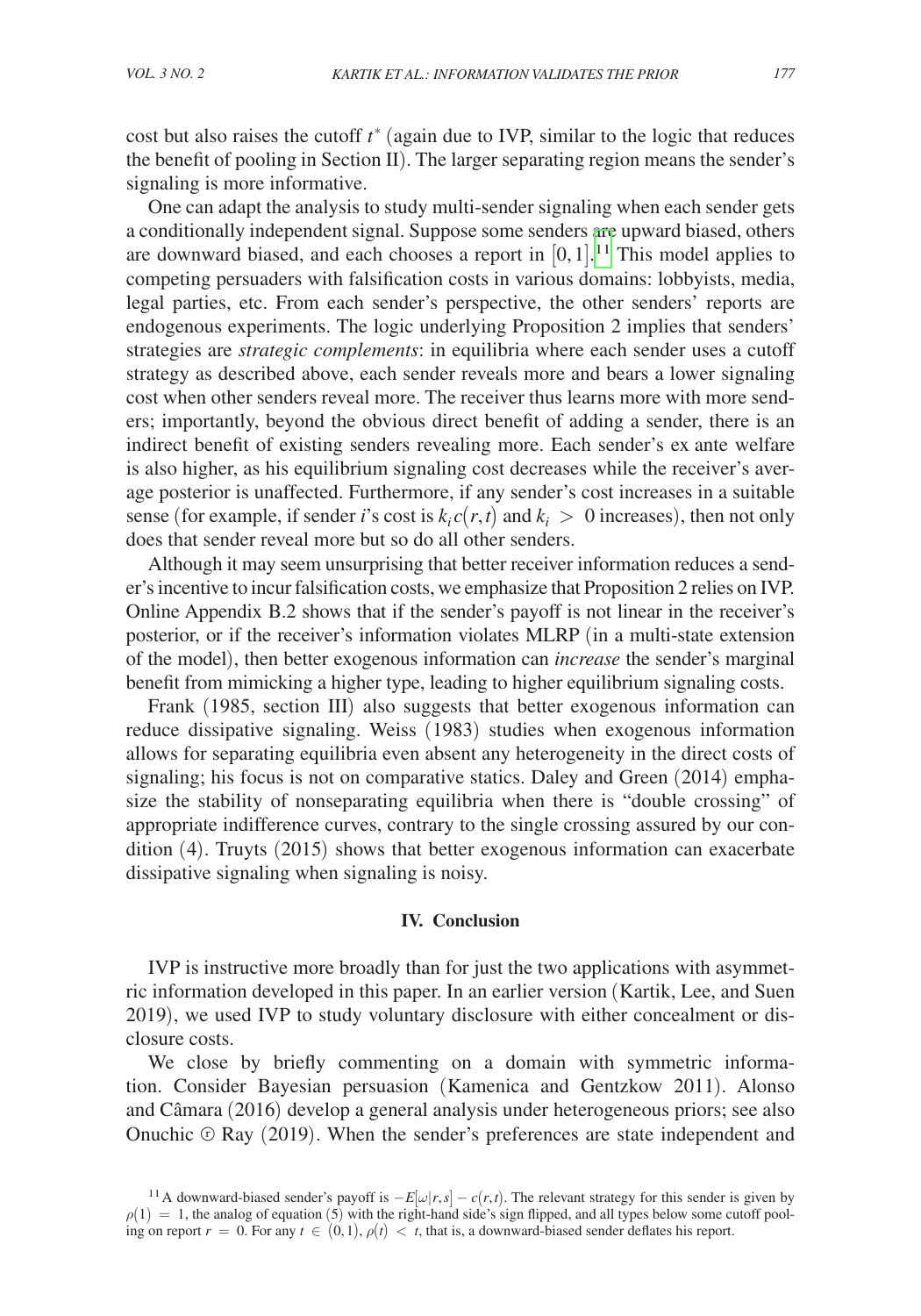concave in the receiver's posterior expectation, there is no scope for beneficial persuasion under common priors. Alonso and Câmara (2016, section 4.3) show that this observation does not hold generically with heterogeneous priors and at least three states. Our Theorem 1 delivers additional insights. For example, if the priors are likelihood-ratio ordered, then among MLRP experiments the sender prefers less informative experiments when facing a favorable receiver, that is, one whose prior dominates (respectively, is dominated by) the sender's if the sender's utility is increasing (respectively, decreasing) in the receiver's posterior expectation. Consequently, in that scenario, an uninformative experiment is optimal if all and only MLRP experiments are available.<sup>[12](#page-14-0)</sup>

# Appendix A. Proofs

# PROOF OF THEOREM 1:

We prove the statement about *A*'s expectations; *B*'s are analogous. It is sufficient to establish  $E_A^{\mathcal{E}}[m_B^s] \le E_A^{\mathcal{E}}[m_B^s]$ , as the other two inequalities are implied by the observations in the paragraph preceding Theorem 1.

Since  $\beta_A \leq_{LR} \beta_B$ , it follows that for any  $\tilde{s}$ ,  $\beta_A^{\tilde{s}} \leq_{LR} \beta_B^{\tilde{s}}$  and hence  $\beta_A^{\tilde{s}} \leq_{FOSD} \beta_B^{\tilde{s}}$ . (Here,  $\beta_i^{\tilde{s}}$  denotes *i*'s posterior after observing signal  $\tilde{s}$ .) Experiment  $\mathcal{E}$ 's MLRP implies that its distribution of signals is increasing in the state in the sense of FOSD. Consequently, conditional on any  $\tilde{s}$ , the probability distribution ascribed by *B* to signals *s* dominates in FOSD ascribed by *A*. To prove that, let  $p(s|\omega)$  denote the signal density of experiment  $\mathcal E$  and  $\tilde p(\tilde s|\omega)$  that of the garbling  $\tilde{\mathcal E}$ . For notational simplicity, we proceed assuming there is a nonnegative kernel  $q(\tilde{s} | s)$  with  $\int_{\tilde{s}} q(\tilde{s} | s) d\tilde{s} = 1$  for all *s*, such that for any state  $\omega$ ,

$$
\tilde{p}_i(\tilde{s}) = \int_s q(\tilde{s}|s)p(s|\omega)ds.
$$

For  $i = A, B$ , let  $p_i(s) \equiv \sum_{\omega} p(s|\omega) \beta_i(\omega)$  and  $\tilde{p}_i(\tilde{s}) \equiv \sum_{\omega} \tilde{p}(\tilde{s}|\omega) \beta_i(\omega)$ . The conditional density of any signal *s* from  $\mathcal E$  given any signal  $\tilde{s}$  from  $\tilde{\mathcal E}$ , using prior  $\beta_i$ , is

$$
\hat{q}_i(s|\tilde{s}) = \frac{q(\tilde{s}|s)p_i(s)}{\tilde{p}_i(\tilde{s})}.
$$

Therefore,

$$
\frac{\hat{q}_B(s|\tilde{s})}{\hat{q}_A(s|\tilde{s})} = \frac{\tilde{p}_A(\tilde{s})}{\tilde{p}_B(\tilde{s})} \frac{p_B(s)}{p_A(s)}.
$$

<span id="page-14-0"></span> $12$ Following our discussion after Theorem 1, priors ordered by FOSD are sufficient for optimality of an uninformative experiment (Onuchic  $\odot$  Ray 2019, also note this point restricting attention to a subset of MLRP experiments) but not for the broader preference ranking of MLRP experiments by their informativeness.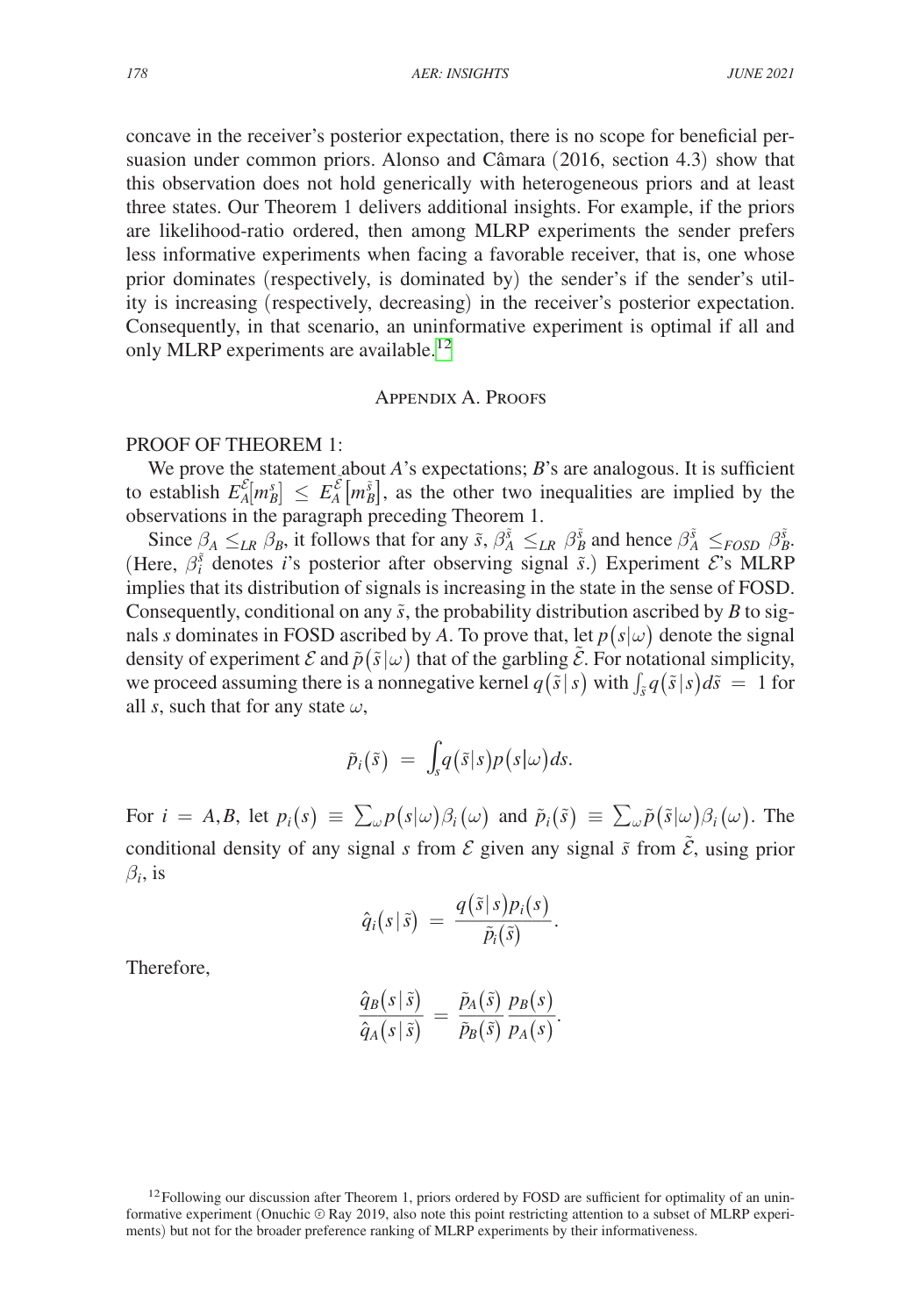As *E* satisfies MLRP and  $\beta_A \leq_{LR} \beta_B$ , the ratio  $p_B(s)/p_A(s)$  is increasing.<sup>13</sup> Therefore, for any  $\tilde{s}$ ,  $\hat{q}_A(\cdot|\tilde{s}) \leq_{LR} \hat{q}_B(\cdot|\tilde{s})$ , which implies  $\hat{q}_A(\cdot|\tilde{s}) \leq_{FOSD} \hat{q}_B(\cdot|\tilde{s})$ .

As the mean  $m_B^s$  is increasing in *s* (by  $\mathcal{E}$ 's MLRP), it follows that for any  $\tilde{s}$ ,

$$
E_A^{\mathcal{E}}[m_B^s|\tilde{s}] \leq E_B^{\mathcal{E}}[m_B^s|\tilde{s}].
$$

Experiment  $\mathcal E$  being more informative than  $\mathcal E$  implies that for any *s* and  $\tilde{s}$ ,  $m_B^s = m_B^{s,\tilde{s}}$ , where  $m_B^{s,\tilde{s}}$  denotes *B*'s posterior mean having observed  $(s,\tilde{s})$ .  $\overline{AS} E_{B}^{\mathcal{E}}[m_{B}^{\tilde{s},\tilde{s}} | \tilde{s}] = m_{B}^{\tilde{s}}$  by iterated expectation, it follows from (A1) that for any  $\tilde{s}$ ,

$$
E_A^{\mathcal{E}}[m_B^s|\tilde{s}] \leq m_B^{\tilde{s}}.
$$

Taking the expectation in (A2) over  $\tilde{s}$  using the prior  $\beta_A$  yields

$$
E_{A}^{\mathcal{E}}[m^s_B] \ = \ E_{A}^{\tilde{\mathcal{E}}}\Big[E_{A}^{\mathcal{E}}[m^s_B|\, \tilde{s}]\Big] \ \leq \ E_{A}^{\tilde{\mathcal{E}}}\big[m^{\tilde{s}}_B\big],
$$

where the equality is by iterated expectation. ∎

LEMMA A.1: *For* 
$$
t
$$
 < 1 *and*  $t$  <  $r$ ,  $\frac{\partial c(r,t)/\partial r}{\partial E_{s|t}[\beta(s;\pi)]/\partial \pi}$  *strictly decreases in*  $t$ .

PROOF:

Differentiating (3) and manipulating, the sender's marginal rate of substitution between  $r$  and  $\pi$  is given by

between *r* and 
$$
\pi
$$
 is given by  
\n
$$
\frac{\partial c(r,t)/\partial r}{\partial E_{s|t}[\beta(s;\pi)]/\partial \pi} = \pi(1-\pi) \frac{\partial c(r,t)/\partial r}{E_{s|t}[\beta(s;\pi)(1-\beta(s;\pi))]}.
$$

Differentiating with respect to *t*, noting that  $E_{s|t}[\cdot] = t[\cdot] + (1-t)[\cdot]$ , and rearranging, we see that for  $t < m$ , the marginal rate of substitution strictly decreases in *t* if

<sup>∂</sup><sup>2</sup> *<sup>c</sup>*(*r*,*t*)/∂*r*∂*<sup>t</sup>* \_\_\_\_\_\_\_\_\_\_\_<sup>∂</sup>*c*(*r*,*t*)/∂*<sup>r</sup>* <sup>&</sup>lt; \_\_\_\_\_\_\_\_\_\_\_\_\_\_\_\_\_\_\_\_\_\_\_\_\_\_\_\_\_\_\_\_\_\_\_\_\_\_\_\_\_ *Es*|<sup>1</sup>[β(*s*;π)(<sup>1</sup> <sup>−</sup> β(*s*;π))] <sup>−</sup>*Es*|<sup>0</sup>[β(*s*;π)(<sup>1</sup> <sup>−</sup> β(*s*;π))] *<sup>t</sup> Es*|<sup>1</sup>[β(*s*;π)(<sup>1</sup> <sup>−</sup> β(*s*;π))] + (<sup>1</sup> <sup>−</sup> *<sup>t</sup>*) *Es*|<sup>0</sup>[β(*s*;π)(<sup>1</sup> <sup>−</sup> β(*s*;π))] .

Since both  $E_{s|1}[\beta(s;\pi)(1-\beta(s;\pi))]$  and  $E_{s|0}[\beta(s;\pi)(1-\beta(s;\pi))]$  are strictly pos-

itive, for 
$$
t < 1
$$
 the right-hand side of the above inequality is strictly greater than  
\n
$$
\frac{0 - E_{s|0}[\beta(s;\pi)(1-\beta(s;\pi))]}{0 + (1-t)E_{s|0}[\beta(s;\pi)(1-\beta(s;\pi))]} = -\frac{1}{1-t}.
$$
\n<sup>13</sup>To confirm this, observe that

<span id="page-15-0"></span><sup>13</sup>To confirm this, observe that

$$
\text{if } \mathsf{h} \text{ is, observe that} \\
\frac{p_B(s)}{p_A(s)} = \frac{\sum_{\omega} \beta_B(\omega) p(s|\omega)}{\sum_{\omega'} \beta_A(\omega') p(s|\omega')} = \sum_{\omega} \frac{\beta_A(\omega) p(s|\omega)}{\sum_{\omega'} \beta_A(\omega') p(s|\omega')} \frac{\beta_B(\omega)}{\beta_A(\omega)} = \sum_{\omega} \beta_A(\omega) s \frac{\beta_B(\omega)}{\beta_A(\omega)}.
$$

Fix any  $s' > s$ . The experiment's MLRP implies  $\beta_A(\cdot | s) \leq_{FOSD} \beta_A(\cdot | s')$ . The LR ordering of priors implies  $\beta_B(\omega)/\beta_A(\omega)$  is increasing. Therefore,  $p_B(s')/p_A(s') \geq p_B(s)/p_A(s)$ .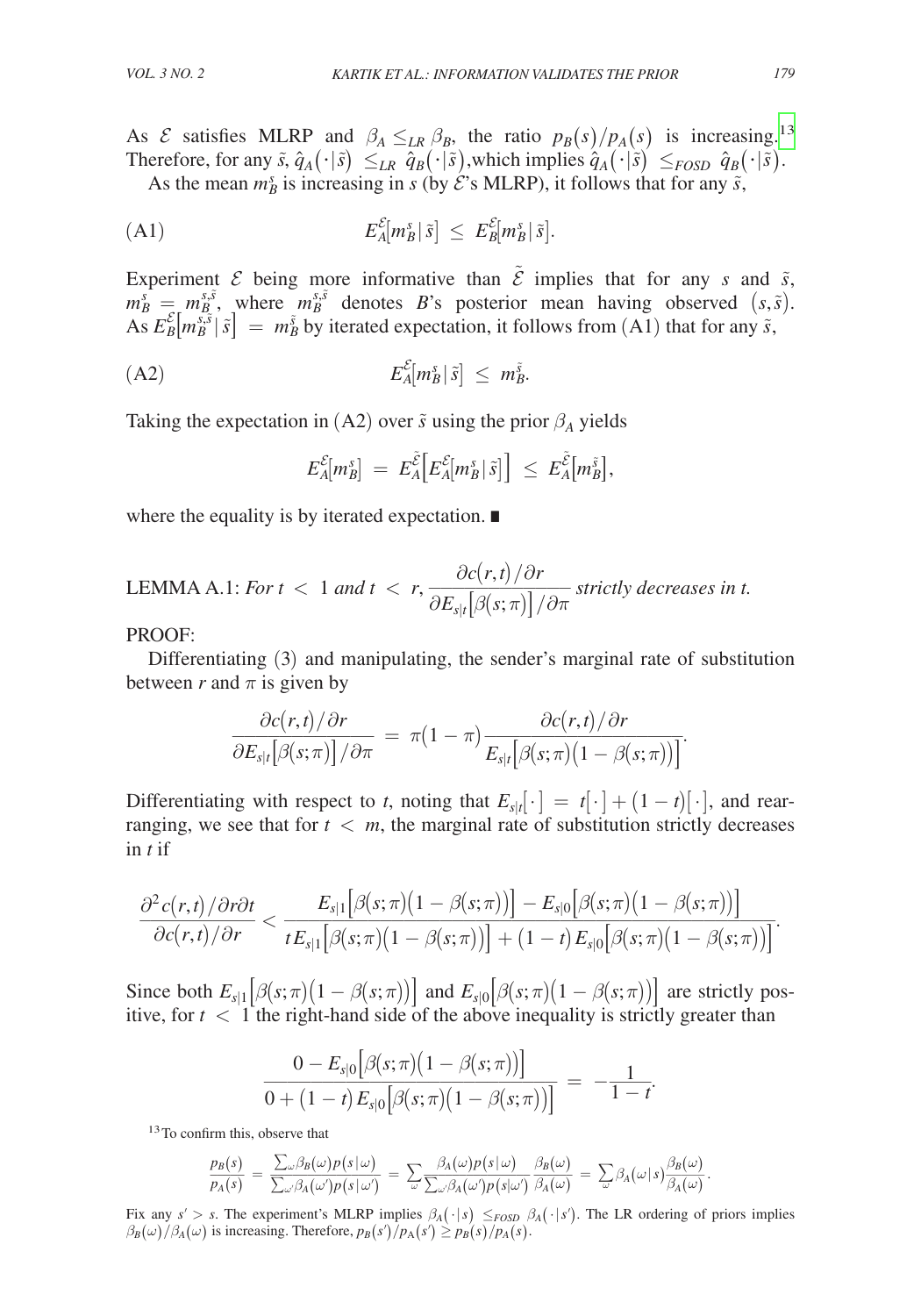So if (4) holds, the marginal rate of substitution strictly decreases in  $t$  for  $t < 1$ and  $t < r$ .

# PROOF OF PROPOSITION 2:

If we show that  $\rho(t)$  decreases pointwise when the right-hand side of equation (5) decreases for all *t*, then the result follows from Lemma 3. Accordingly, let  $\tilde{\rho}(t)$  and  $\rho(t)$  be two solutions to equation (5), with  $\tilde{\rho}(0) = \rho(0) = 0$ , where  $\tilde{\rho}$  solves equation (5) with a pointwise lower right-hand side. For any  $t > 0$ , if  $\tilde{\rho}(t) = \rho(t)$  then  $\rho'(t) \geq \tilde{\rho}'(t) > 0$ . This implies that at any touching point,  $\rho$  must touch  $\tilde{\rho}$  from below. Consequently, by continuity,

$$
\rho(t') \geq \tilde{\rho}(t') \text{ for } t' > 0 \Rightarrow \rho(t) \geq \tilde{\rho}(t) \text{ for all } t \geq t'.
$$

Now suppose, to contradiction, that  $\tilde{\rho}(\hat{t}) > \rho(\hat{t})$  for some for  $\hat{t} > 0$ . It must hold that  $\tilde{\rho}(t) > \rho(t)$  for all  $t \in (0, \hat{t})$ . Since  $\partial^2 c / \partial r^2 > 0$  and  $\tilde{\rho}$  corresponds to a lower right-hand side of equation (5), it follows from equation (5) that  $\tilde{\rho}'(t) < \rho'(t)$  for all  $t \in (0, \hat{t})$ . But then

$$
\widetilde{\rho}(\hat{t})-\rho(\hat{t})\ =\ \int_0^{\hat{t}}\left[\widetilde{\rho}'(t)-\rho'(t)\right]dt\ <\ 0,
$$

a contradiction. ∎

#### REFERENCES

- **Alonso, Ricardo, and Odilon Câmara.** 2016. "Bayesian Persuasion with Heterogeneous Priors." *Journal of Economic Theory* 165: 672–706.
- **[B](http://pubs.aeaweb.org/action/showLinks?system=10.1257%2Faer.103.7.3071&citationId=p_2)aliga, Sandeep, Eran Hanany, and Peter Klibanoff.** 2013. "Polarization and Ambiguity." *American Economic Review* 103 (7): 3071–83.
	- **Blackwell, David.** 1951. "Comparison of Experiments." In *Proceedings of the Second Berkeley Symposium on Mathematical Statistics and Probability*, Vol. 1, edited by Jerzy Neyman, 93–102. Berkeley: University of California Press.
	- **Blackwell, David.** 1953. "Equivalent Comparisons of Experiments." *Annals of Mathematical Statistics*  24 (2): 265–72.
	- **Blackwell, David, and Lester Dubins.** 1962. "Merging of Opinions with Increasing Information." *Annals of Mathematical Statistics* 33 (3): 882–86.
	- **Che, Yeon-Koo, and Navin Kartik.** 2009. "Opinions as Incentives." *Journal of Political Economy* 117  $(5): 815-60.$
	- **Daley, Brendan, and Brett Green.** 2014. "Market Signaling with Grades." *Journal of Economic Theory* 151 (1): 114–45.
	- **Francetich, Alejandro, and David Kreps.** 2014. "Bayesian Inference Does Not Lead You Astray…On Average." *Economics Letters* 125 (3): 444–46.
	- **Frank, Robert H.** 1985. "The Demand for Unobservable and Other Nonpositional Goods." *American Economic Review* 75 (1): 101–16.
	- **Good, Irving J.** 1965. "A List of Properties of Bayes-Turing Factors." *NSA Technical Journal* 10 (2): 1–6.
- **[H](http://pubs.aeaweb.org/action/showLinks?system=10.1257%2Fmic.20130078&citationId=p_11)arbaugh, Rick, and Eric Rasmusen.** 2018. "Coarse Grades: Informing the Public by Withholding Information." *American Economic Journal: Microeconomics* 10 (1): 210–35.
	- **Hirsch, Alexander V.** 2016. "Experimentation and Persuasion in Political Organizations." *American Political Science Review* 110 (1): 68–84.
	- **Jovanovic, Boyan.** 1982. "Truthful Disclosure of Information." *Bell Journal of Economics* 13 (1): 36–44.
- **[K](http://pubs.aeaweb.org/action/showLinks?system=10.1257%2Faer.101.6.2590&citationId=p_14)amenica, Emir, and Matthew Gentzkow.** 2011. "Bayesian Persuasion." *American Economic Review*  101 (6): 2590–2615.